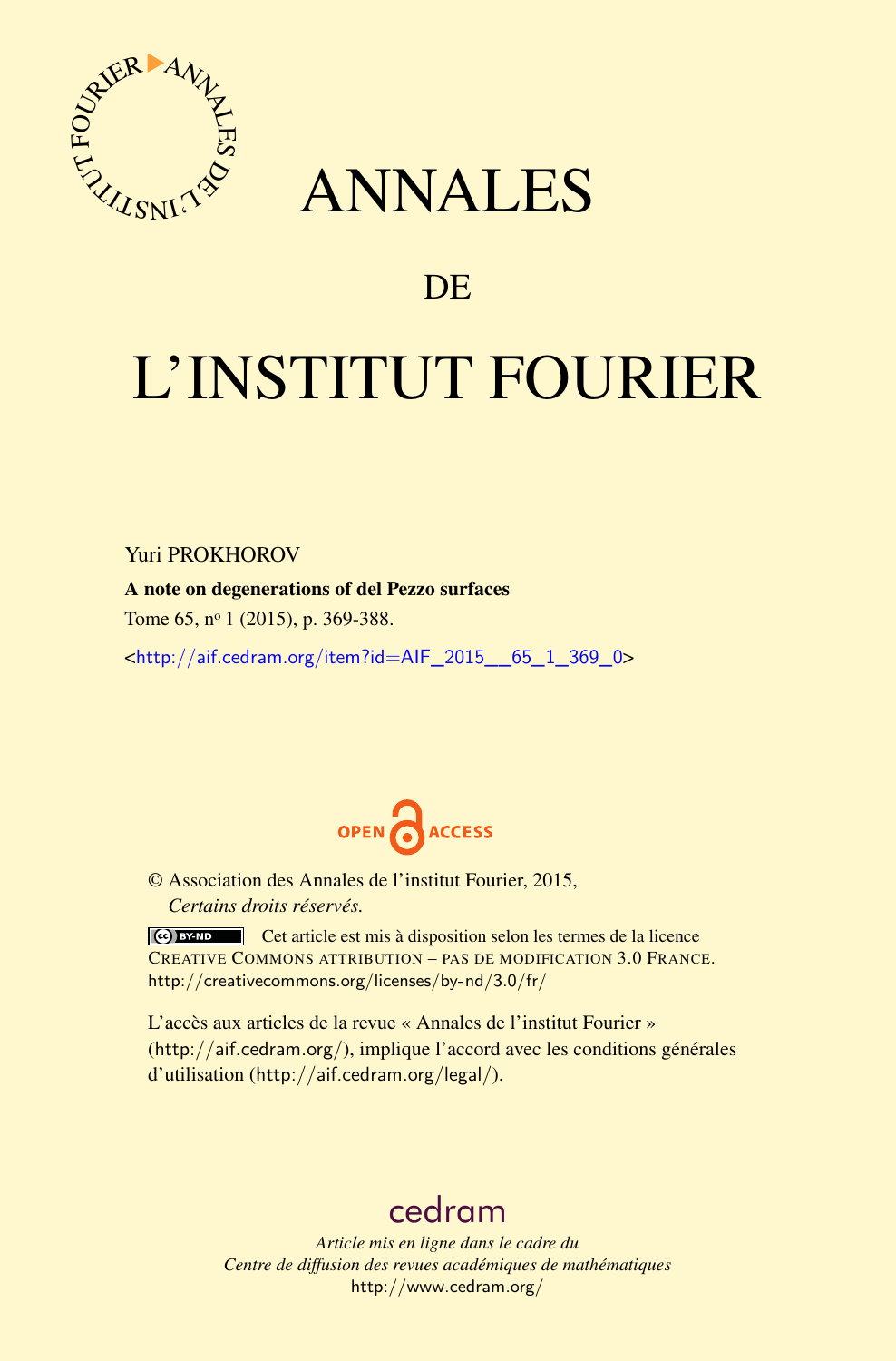#### A NOTE ON DEGENERATIONS OF DEL PEZZO SURFACES

#### **by Yuri PROKHOROV (\*)**

ABSTRACT. — We prove that for a Q-Gorenstein degeneration *X* of del Pezzo surfaces, the number of non-Du Val singularities is at most  $\rho(X)$ +2. Degenerations with  $\rho(X) + 2$  and  $\rho(X) + 1$  non-Du Val points are investigated

Résumé. — Nous montrons que pour une dégénérescence Q-Gorenstein *X* de surfaces de del Pezzo, le nombre de singularités non-Du Val est au plus *ρ*(*X*) + 2. Les dégénérescences avec  $\rho(X) + 2$  et  $\rho(X) + 1$  points non-Du Val sont étudiées.

#### **1. Introduction**

This paper continues the classification of Q-Gorenstein degenerations of del Pezzo surfaces started in [\[11\]](#page-19-0), [\[6\]](#page-19-0). Let  $\mathcal{X} \to \mathcal{Z}$  be a family of surfaces over a smooth curve  $\mathcal Z$  such that a general fiber is a smooth del Pezzo surface and the special fiber  $X := \mathcal{X}_o$  is reduced, normal and has only quotient singularities. Assume further that X is Q-Gorenstein and  $-K_X$  is ample over  $Z$ . Such kind of families appear naturally in the three-dimensional minimal model program [\[8\]](#page-19-0), [\[10\]](#page-19-0) and in the study of certain moduli spaces [\[3\]](#page-19-0), [\[4\]](#page-19-0). It expected that the combinatorial structure of singularities of *X* is related to exceptional vector bundles on smooth del Pezzo surfaces but this relation still looks mysterious (cf. [\[5\]](#page-19-0)).

In this paper study the special fiber *X* of the above family under the condition that the Picard number  $\rho(X)$  is large. The case  $\rho(X) = 1$  was investigated completely in [\[6\]](#page-19-0). Our main result is the following.

Keywords: del Pezzo surface, T-singularity, deformation.

Math. classification: 14J10, 14E30.

<sup>(\*)</sup> Partially supported by RScF grant no. 14-21-00053.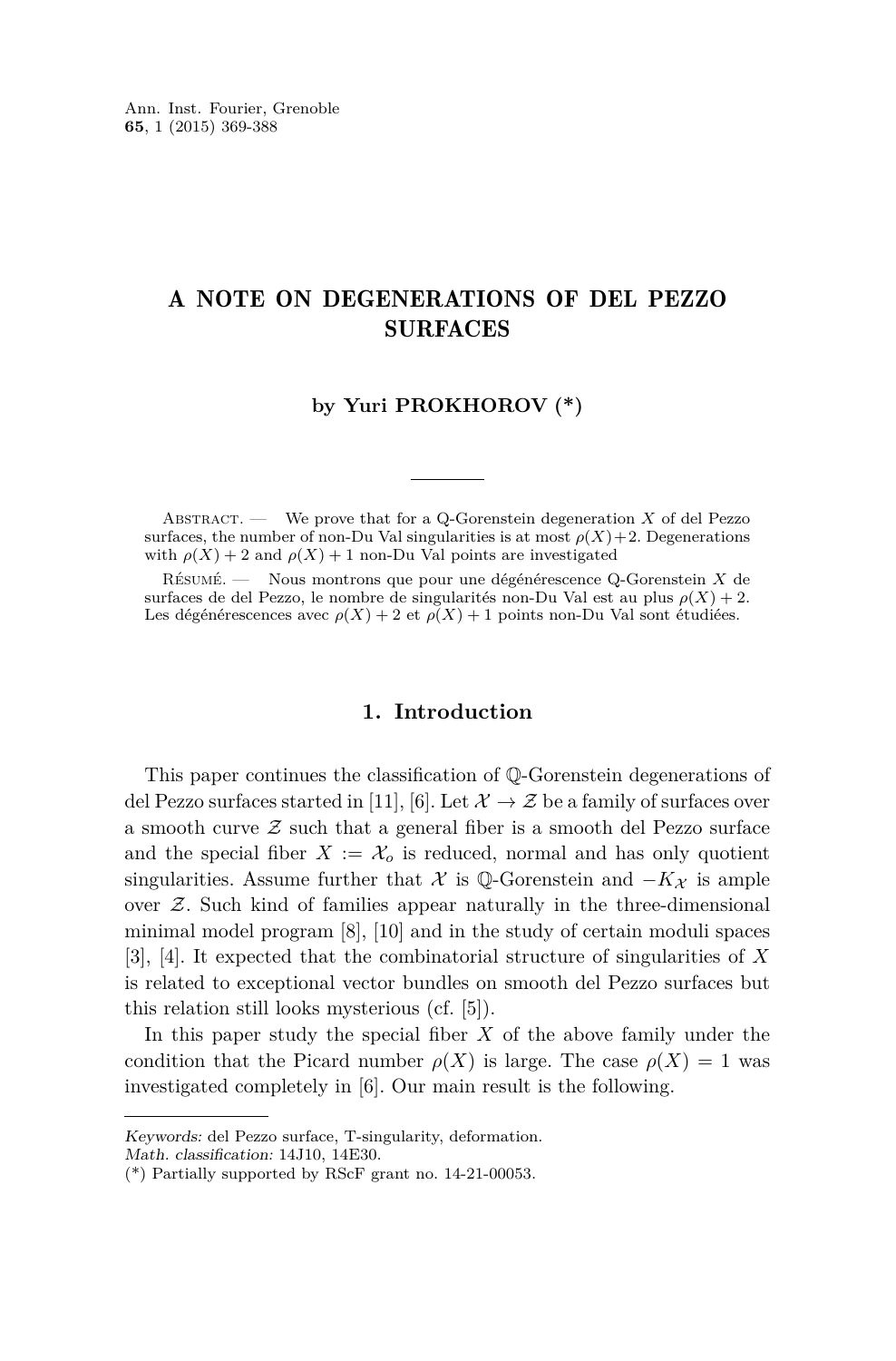<span id="page-2-0"></span>THEOREM 1.1. — Let X be a del Pezzo surface with only quotient singularities and let  $s(X)$  be the number of its non-Du Val points<sup>(1)</sup>. Assume that *X* admits a Q-Gorenstein smoothing. Then

- (i)  $s(X) \le \rho(X) + 2$ ,
- (ii) if  $s(X) = \rho(X) + 2$ , then *X* is toric,
- (iii) if  $s(X) = \rho(X) + 1$ , then *X* admits an effective  $\mathbb{C}^*$ -action.

Similar to [\[6,](#page-19-0) Th. 1.3], as a consequence of our techniques we verify a particular case of Reid's general elephant conjecture (cf.[\[17,](#page-19-0) 3.4B]):

THEOREM 1.2. — Let  $f: \mathcal{X} \to \mathcal{Z}$  be a del Pezzo fibration over a smooth curve. That is,  $\mathcal X$  is a 3-fold with terminal singularities,  $f$  has connected fibers, and  $-K_{\mathcal{X}}$  is ample over Z. Fix a point  $o \in \mathcal{Z}$  and assume that the fiber  $f^{-1}(o)$  is reduced, irreducible, normal, and has only quotient singularities. Then, for some ample divisor *A* on  $\mathcal{Z}$ , a general member  $S \in$ |−*K*<sup>X</sup> +*f* <sup>∗</sup>*A*| is normal and has only Du Val singularities in a neighborhood  $of f<sup>-1</sup>(o)$ .

Furthermore, we give a characterization of log surfaces that admit a C ∗ -actions (Theorem [5.1\)](#page-12-0) and establish the existence of 1-complements on arbitrary del Pezzo surfaces with T-singularities (Theorem [4.1\)](#page-9-0).

Acknowledgement. — The work was written during my stay at the International Centre for Theoretical Physics, Trieste. I would like to thank ICTP for hospitality and support.

#### **2. Preliminaries**

Throughout this paper, we work over the field  $\mathbb C$  of complex numbers.  $\rho(X)$  denotes the Picard group of a variety X. We use standard definitions, notation, and facts of the Minimal Model Program [\[9\]](#page-19-0), [\[10\]](#page-19-0).

PROPOSITION-DEFINITION [\[17,](#page-19-0) 3.6], [\[10,](#page-19-0) 5.19] 2.1. — Let  $P \in X$  be the germ of a normal variety at a point *P* and let *D* be a Weil divisor on *X*. Assume that *D* is Q-Cartier at *P*, that is, *rD* is a Cartier divisor near *P* for some positive integer *r*. Suppose that *r* is the smallest such *r*. Then *r* is called the index of *D*.

There exists a covering  $\pi : X^{\sharp} \to X$  which is Galois with group  $\mu_r$  such that  $X^{\sharp}$  is normal,  $\pi$  is etale over the the locus  $X_0 \subset X$  where  $K_X$  is Cartier, and  $P^{\sharp} := \pi^{-1}(P)$  is a single point. The divisor  $K_{X^{\sharp}} = \pi^* K_X$  is Cartier. Such a covering is called canonical index-one covering of  $P \in X$ .

 $(1)$  For various definitions of Du Val (rational double) singularities we refer to [\[2\]](#page-19-0).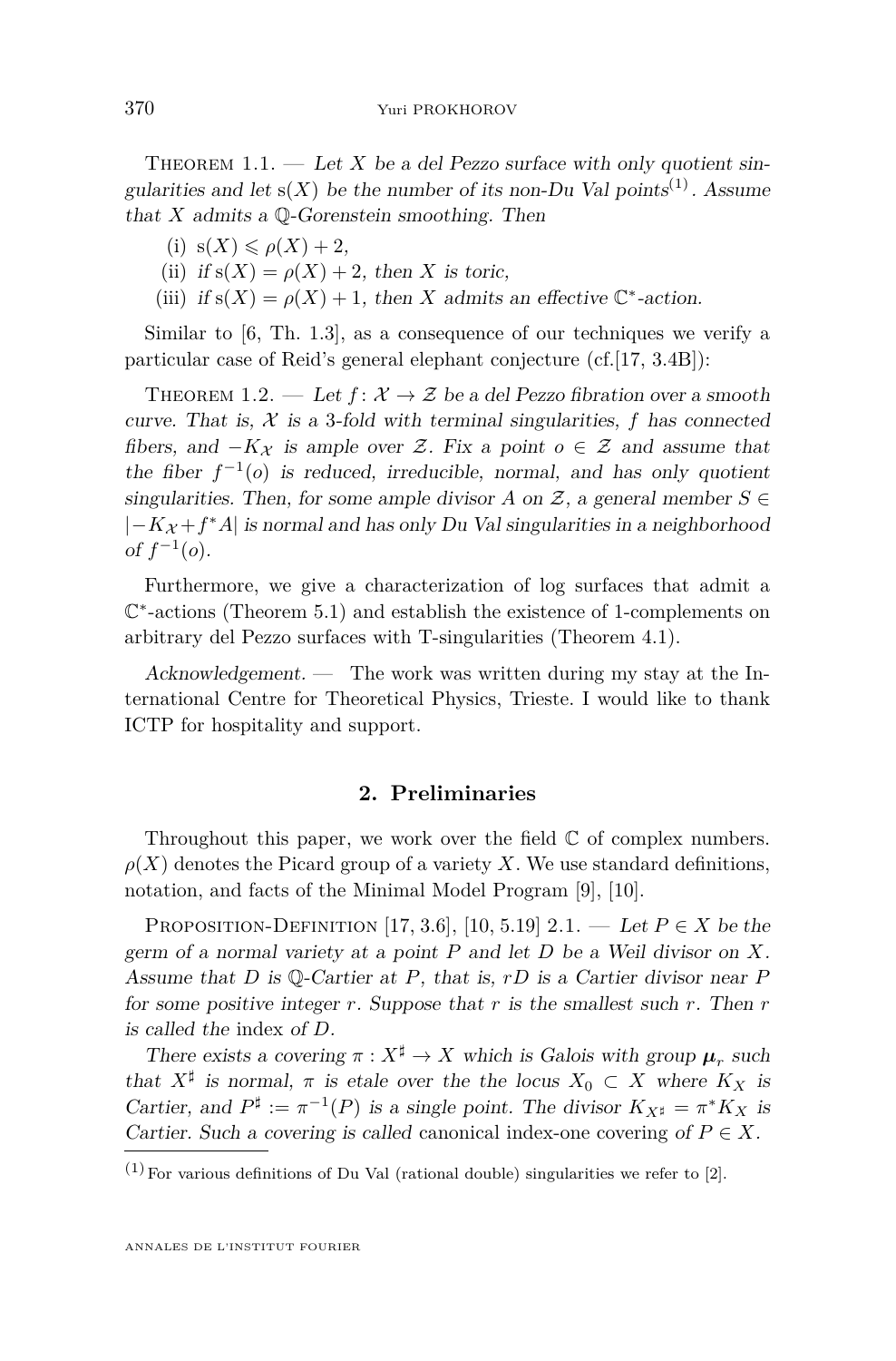#### **2.1.** T**-singularities** [\[8\]](#page-19-0)**,** [\[19\]](#page-20-0)

<span id="page-3-0"></span>DEFINITION 2.2. — Let *X* be a normal surface such that  $K_X$  is  $\mathbb{Q}$ -Cartier. We say that a deformation  $\mathcal{X}/(0 \in S)$  over a germ  $(0 \in S)$  with 0fiber  $\mathcal{X}_0 = X$  is  $\mathbb{Q}$ -Gorenstein if, locally analytically at every point  $P \in X$ ,  $X/S$  is induced by an equivariant deformation of the canonical index-one covering  $(X^{\sharp} \ni P^{\sharp}) \to (X \ni P)$  (see [2.1\)](#page-2-0).

DEFINITION [\[8,](#page-19-0) Def. 3.7] 2.3. — Let  $P \in X$  be a quotient singularity of dimension 2. We say  $P \in X$  is a T-singularity if it admits a  $\mathbb{Q}$ -Gorenstein smoothing. That is, there exists a  $\mathbb{Q}$ -Gorenstein deformation of  $P \in X$  over a smooth curve germ such that the general fiber is smooth.

PROPOSITION [\[8,](#page-19-0) Prop. 3.10]  $2.4. - A$  T-singularity is either a Du Val singularity or a cyclic quotient singularity of the form  $\frac{1}{dn^2}(1, dna - 1)$  for some positive integers *d*, *n*, *a* with  $gcd(a, n) = 1$ .

#### **2.2. Noether's formula**

For a T-singularity  $P \in X$ , define

$$
\mu_P = \begin{cases} r & \text{if } P \in X \text{ is a Du Val singularity of type } A_r, D_r, \text{ or } E_r, \\ d-1 & \text{if } P \in X \text{ is of type } \frac{1}{dn^2}(1, dna-1). \end{cases}
$$

This number coincides with the Milnor number of  $P \in X$  [\[11,](#page-19-0) Sec. 3].

PROPOSITION [\[6\]](#page-19-0). 2.5. — Let *X* be a projective rational surface with T-singularities. Then

$$
K_X^2 + \rho(X) + \sum_{P \in \text{Sing } X} \mu_P = 10.
$$

COROLLARY 2.6. — Let *X* be a del Pezzo surface with T-singularities. Then  $K_X^2 + \rho(X) \leq 10$ .

#### **2.3. Del Pezzo surfaces with** T**-singularities**

PROPOSITION  $[6]$ . 2.7. — Let X be a projective surface with T-singularities such that  $-K_X$  is nef and big. Then

$$
\dim H^0(X, \mathscr{O}_X(-nK_X)) = \frac{1}{2}n(n+1)K_X^2 + 1.
$$

COROLLARY 2.8. — Let *X* be a projective surface with T-singularities such that  $-K_X$  is nef and big. Then

$$
\dim|-K_X|=K_X^2>0.
$$

TOME 65 (2015), FASCICULE 1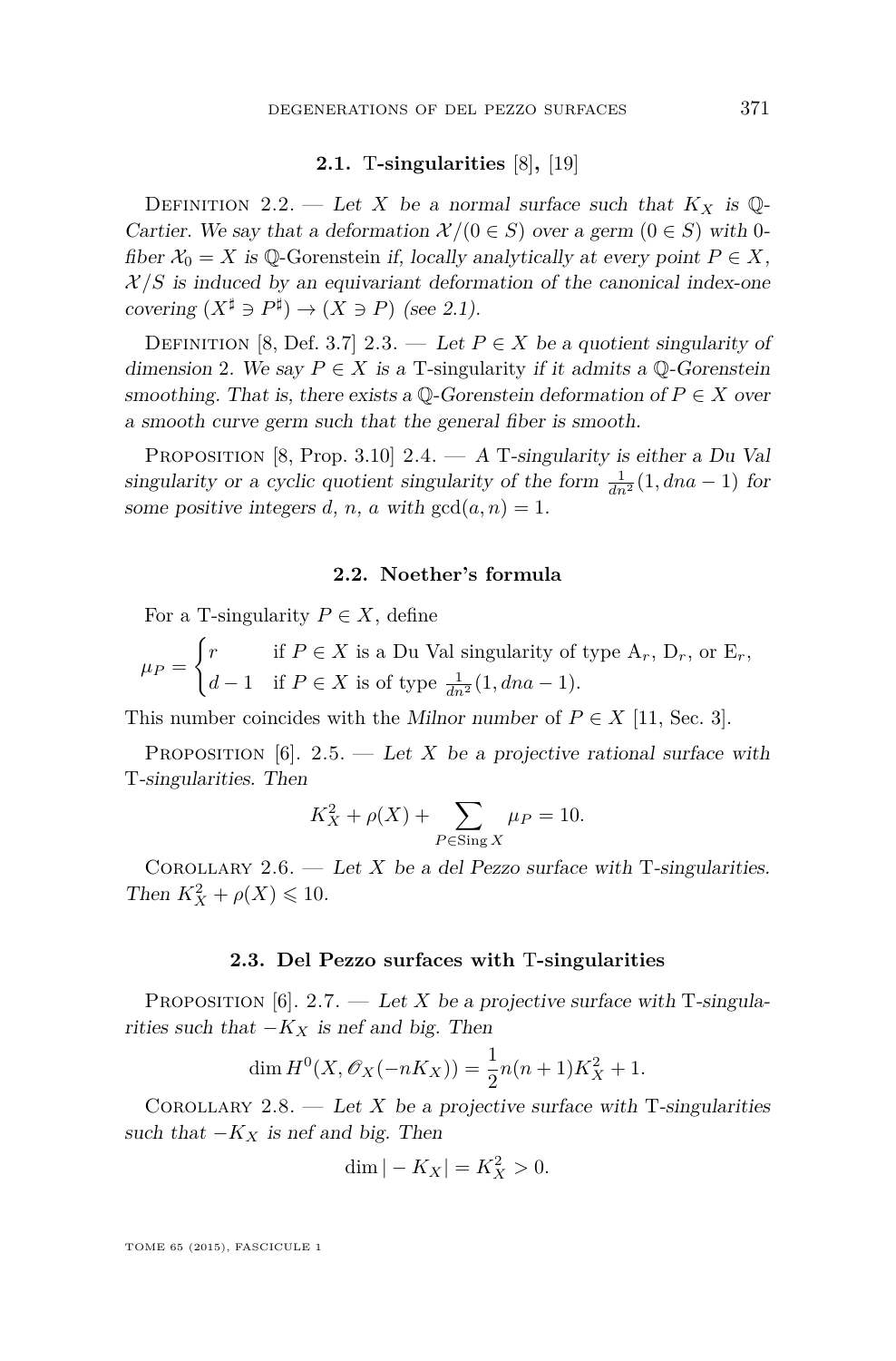#### <span id="page-4-0"></span>372 Yuri PROKHOROV

#### **2.4. Divisorial adjunction** [\[9,](#page-19-0) ch. 16]

Let *X* be a normal variety and  $S \subset X$  a reduced subscheme of pure codimension one. Assume that the pair  $(X, S)$  is lc (log canonical [\[9,](#page-19-0) 2.10]) in codimension two. Then there exists a naturally defined effective Q-Weil divisor  $\text{Diff}_S(0)$ , called the different, such that

$$
(K_X + S)|_S = K_S + \text{Diff}_S(0).
$$

Now let  $B$  be a  $\mathbb Q$ -divisor, which is  $\mathbb Q$ -Cartier in codimension two. Then the different for  $K_X + S + B$  is defined by the formula

$$
(K_X + S + B)|_S = K_S + \text{Diff}_S(B).
$$

In particular, if *B* is a boundary and  $(X, S + B)$  is lc in codimension two, then *B* is Q-Cartier in codimension two. Moreover, none of the components of  $\text{Diff}_S(B)$  are contained in the singular locus of *S*.

#### **2.5. Classification of two-dimensional log canonical pairs with reduced boundary** [\[9,](#page-19-0) ch. 3 & Prop. 16.6]**,** [\[10,](#page-19-0) Th. 4.15]

Let  $P \in (X, C)$  be the germ of a two-dimensional log pair where X is normal and *C* is a (possibly reducible) reduced curve. Assume that  $(X, C)$ is lc. Then one of the following possibilities holds where all isomorphisms are isomorphisms of analytic germs:

2.9.1. — 
$$
(X, C)
$$
 is plt (purely log terminal, [9, 2.13]). Then  
\n $(X, C) \simeq (\mathbb{C}^2, \{x_1 = 0\})/\mu_m(1, a),$  with  $gcd(a, m) = 1, m \ge 1,$   
\n $Index(K_X + C) = Index(C) = m,$  Diff<sub>C</sub>(0) =  $(1 - 1/m)P.$ 

2.9.2.  $\qquad (X, C)$  is not plt and *C* analytically reducible. Then

$$
(X, C) \simeq (\mathbb{C}^2, \{x_1x_2 = 0\})/\mu_m(1, a), \text{ with } \gcd(a, m) = 1, m \ge 1,
$$

$$
Index(K_X + C) = 1
$$
,  $Diff_C(0) = 0$ .

2.9.3.  $(X, C)$  is not plt and *C* analytically irreducible. Then

$$
(X, C) \simeq (\mathbb{C}^2, \{x_1x_2 = 0\})/G,
$$

$$
Index(K_X + C) = 2, \quad Diff_C(0) = 1,
$$

where  $G \subset GL_2(\mathbb{C})$  is a finite subgroup of dihedral type without reflections (see [\[1\]](#page-19-0) for the precise description of *G*).

ANNALES DE L'INSTITUT FOURIER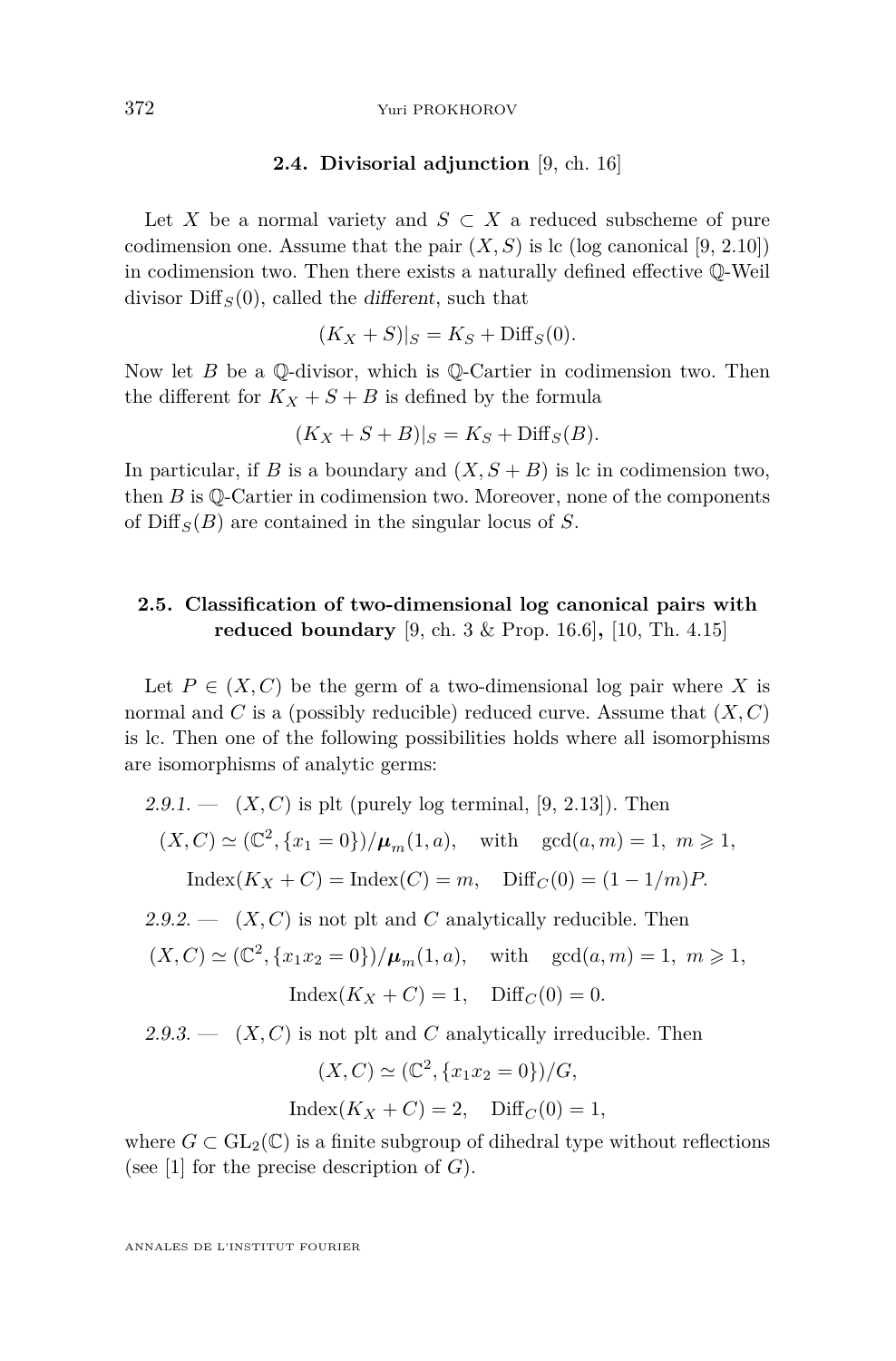#### **2.6.** 1**-complements.**

<span id="page-5-0"></span>Let  $X$  be a normal variety and let  $D$  be a boundary on  $X$  (an effective Q-divisor with coefficients  $\leq 1$ ). Write  $D = S + B$ , where  $S := |D|$  (resp.  $B := \{D\}$  is the integral (resp. fractional) part of *D*. A 1-complement of  $K_X + D$  is a divisor  $D^+ \in |-K_X|$  such that  $(X, D^+)$  is log canonical and  $D^+ \geq S + |2B|$ . In particular, if  $D = 0$ , then a 1-complement of  $K_X$  is a divisor  $D^+ \in |-K_X|$  such that  $(X, D^+)$  is log canonical. We say that the log divisor  $K_X + D$  is 1-complementary if there exists a 1-complement of  $K_X + D$ .

PROPOSITION [\[16,](#page-19-0) Prop. 4.3.2] 2.10. — Let  $f: X \rightarrow Y$  be a birational contraction and let *D* be a boundary on *X* such that

- (i)  $K_X + D$  is nef over *Y*;
- (ii) the coefficients of  $f_*D$  satisfy the inequality  $d_i \geq 1/2$ .

Assume that  $K_Y + f_*D$  is 1-complementary. Then so is  $K_X + D$ .

PROPOSITION [\[16,](#page-19-0) Prop. 4.4.1] 2.11. — Let  $(X, D = S + B)$  be a log variety, where  $S := |D|$  and  $B := \{D\}$ . Assume that

- (i)  $K_X + D$  is plt;
- (ii)  $-(K_X + D)$  is nef and big;
- $(iii)$   $S \neq 0;$
- (iv) the coefficients of  $D = \sum d_i D_i$  satisfy the inequality  $d_i \geq 1/2$ .

Further, assume that there exists a 1-complement  $K_S + \text{Diff}_S(B)^+$  of  $K_S +$  $Diff_S(B)$ . Then there exists a 1-complement  $K_X + S + B^+$  of  $K_X + S + B$ such that  $\text{Diff}_S(B)^+ = \text{Diff}_S(B^+).$ 

#### **2.7. Contractions of surfaces with Du Val singularities**

For convenience of the reader we state facts about MMP for Du Val surfaces.

DEFINITION  $[13]^{(2)}$  $[13]^{(2)}$  2.12. — Let  $y \in Y$  be a smooth point on a surface and let  $(u, v)$  be a local coordinates near *y*. A weighted blowup with weights  $(1, n)$  of a  $y \in Y$  is the blowup  $X \to Y$  of the ideal  $(u, v^n)$ .

Clearly, a weighted blowup depends on *n* and on the choice of coordinates. For  $n = 1$  the above defined map is the usual blowup of  $y \in Y$ . From easy local computations (see [\[13,](#page-19-0) §1]) we obtain the following.

 $(2)$  For general definition see e.g. [\[10,](#page-19-0) 4.56] or [\[16,](#page-19-0) 3.2].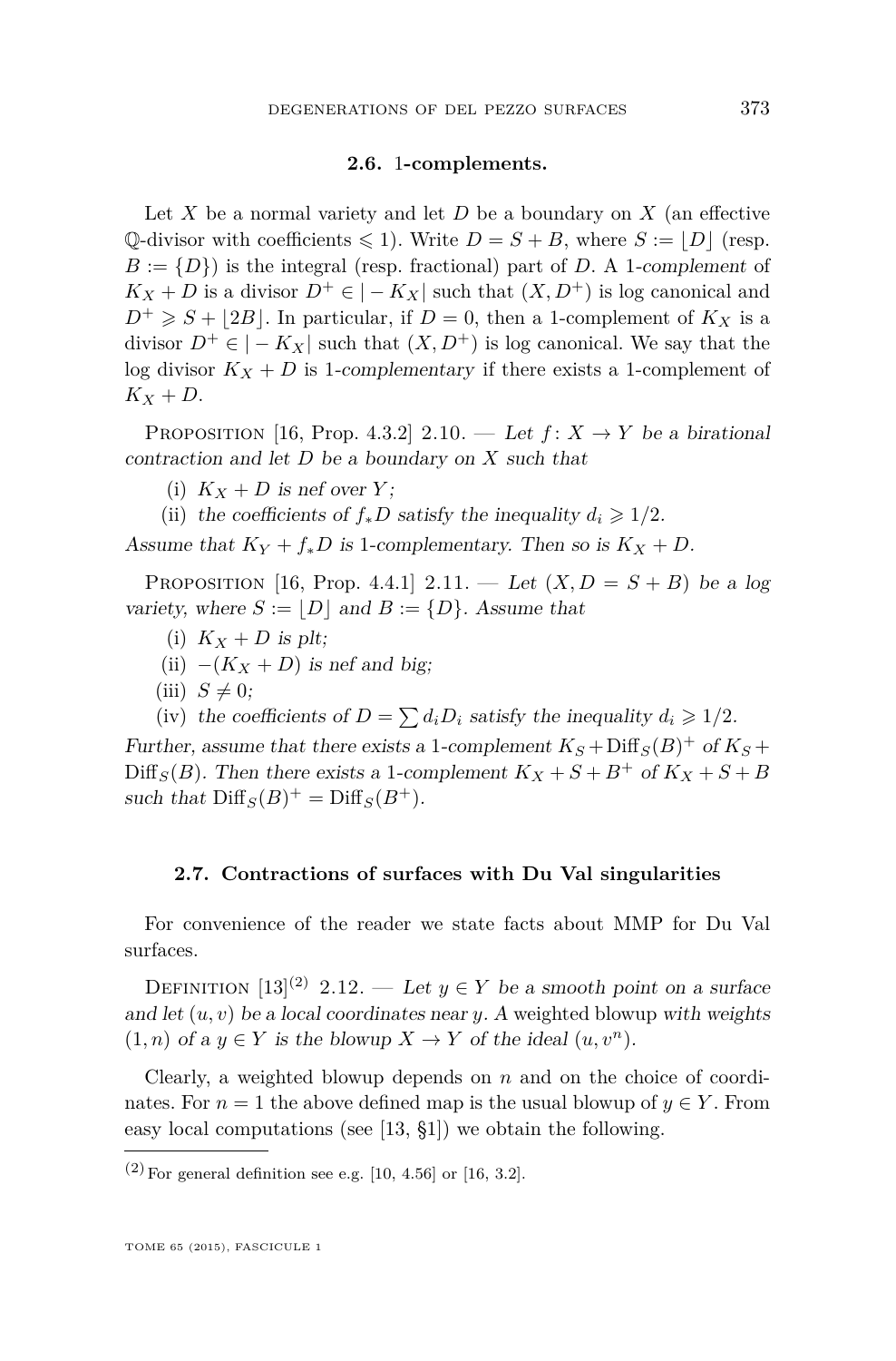<span id="page-6-0"></span>LEMMA 2.13. — Let  $y \in Y$  be a smooth surface germ and let  $f : X \to Y$ be a weighted blowup with weights  $(1, n)$ ,  $n \ge 2$ . Let  $E = f^{-1}(y)$  be the exceptional divisor and let  $\pi$  :  $\tilde{X} \to X$  be the minimal resolution. Then the exceptional locus of the composition  $\tilde{X} \to Y$  is a simple normal divisor whose dual graph looks as follows:

$$
\bullet \underbrace{\hspace{1cm} \bullet \hspace{1cm} \hspace{1cm} \cdots \hspace{1cm} \hspace{1cm} \hspace{1cm} \hspace{1cm} \hspace{1cm} \hspace{1cm} \hspace{1cm} \hspace{1cm} \hspace{1cm} \hspace{1cm} \hspace{1cm} \hspace{1cm} \hspace{1cm} \hspace{1cm} \hspace{1cm} \hspace{1cm} \hspace{1cm} \hspace{1cm} \hspace{1cm} \hspace{1cm} \hspace{1cm} \hspace{1cm} \hspace{1cm} \hspace{1cm} \hspace{1cm} \hspace{1cm} \hspace{1cm} \hspace{1cm} \hspace{1cm} \hspace{1cm} \hspace{1cm} \hspace{1cm} \hspace{1cm} \hspace{1cm} \hspace{1cm} \hspace{1cm} \hspace{1cm} \hspace{1cm} \hspace{1cm} \hspace{1cm} \hspace{1cm} \hspace{1cm} \hspace{1cm} \hspace{1cm} \hspace{1cm} \hspace{1cm} \hspace{1cm} \hspace{1cm} \hspace{1cm} \hspace{1cm} \hspace{1cm} \hspace{1cm} \hspace{1cm} \hspace{1cm} \hspace{1cm} \hspace{1cm} \hspace{1cm} \hspace{1cm} \hspace{1cm} \hspace{1cm} \hspace{1cm} \hspace{1cm} \hspace{1cm} \hspace{1cm} \hspace{1cm} \hspace{1cm} \hspace{1cm} \hspace{1cm} \hspace{1cm} \hspace{1cm} \hspace{1cm} \hspace{1cm} \hspace{1cm} \hspace{1cm} \hspace{1cm} \hspace{1cm} \hspace{1cm} \hspace{1cm} \hspace{1cm} \hspace{1cm} \hspace{1cm} \hspace{1cm} \hspace{1cm} \hspace{1cm} \hspace{1cm} \hspace{1cm} \hspace{1cm} \hspace{1cm} \hspace{1cm} \hspace{1cm} \hspace{1cm} \hspace{1cm} \hspace{1cm} \hspace{1cm} \hspace{1cm} \hspace{1cm} \hspace{1cm} \hspace{1cm} \hspace{1cm} \hspace{1cm} \hspace{1cm} \hspace{1cm} \hspace{1cm} \hspace{1cm} \
$$

where the vertex  $\bullet$  corresponds to a  $(-1)$ -curve (the proper transform of *E*) and the vertices  $\circ$  correspond to  $\pi$ -exceptional (-2)-curves. In particular, *X* has exactly one singular point and this point is Du Val of type  $A_{n-1}$ .

COROLLARY 2.14. — In the above notation we have  $K_X \cdot E = -1$ .

THEOREM  $([13,$  $([13,$  Theorem 1.4<sup> $])$ </sup> 2.15. — Let *X* be a surface with Du Val singularities and let  $f: X \to Y$  be an extremal Mori contraction. Let  $E \subset X$  be the exceptional divisor and let  $y := f(E)$ . Then *Y* is smooth at *y* and *f* is a weighted blowup of  $y \in Y$  with weights  $(1, n)$  for some  $n \geq 1$ .

#### **2.8. Contractions of surfaces with** T**-singularities**

The following is the local variant of Theorem [4.1](#page-9-0) below.

PROPOSITION [\[14,](#page-19-0) Prop. 4.7]  $2.16.$  - Let *X* be a surface with T-singularities and let  $f : X \to Y$  be a contraction such that  $-K_X$  is  $f$ -ample. Then, near each fiber  $f^{-1}(y)$ ,  $y \in Y$ , there exists a 1-complement of  $K_X$ .

COROLLARY 2.17. — Let *X* be a surface with T-singularities and let *f* : *X* → *Y* be a birational contraction such that  $-K_X$  is *f*-ample. If the fiber  $f^{-1}(y)$  is not a point, then  $y \in Y$  is a cyclic quotient singularity (or smooth).

Proof. — Let  $D \in |-K_X|$  be a 1-complement of  $K_X$  near the fiber. If *X* has only Du Val singularities, then *Y* is smooth at *y* by Theorem 2.15. So we assume that  $K_X$  is not Cartier near  $f^{-1}(y)$ . Then  $D \neq 0$  and *D* ∩  $f^{-1}(y) \neq \emptyset$ . Denote  $D_Y := f_*D$ . Since  $D \sim -K_X$  is *f*-ample, we have  $\text{Supp}(D) \not\subset f^{-1}(y)$ . Hence  $D_Y \neq 0$ . The pair  $(Y, D_Y)$  is lc because so  $(X, D)$  is. Moreover,  $K_Y + D_Y \sim f_*(K_X + D) \sim 0$ . By the classification [2.5](#page-4-0) the point  $y \in Y$  is a cyclic quotient singularity.

Warning 2.18. — In general it is not true that the singularities of *Y* are of type T.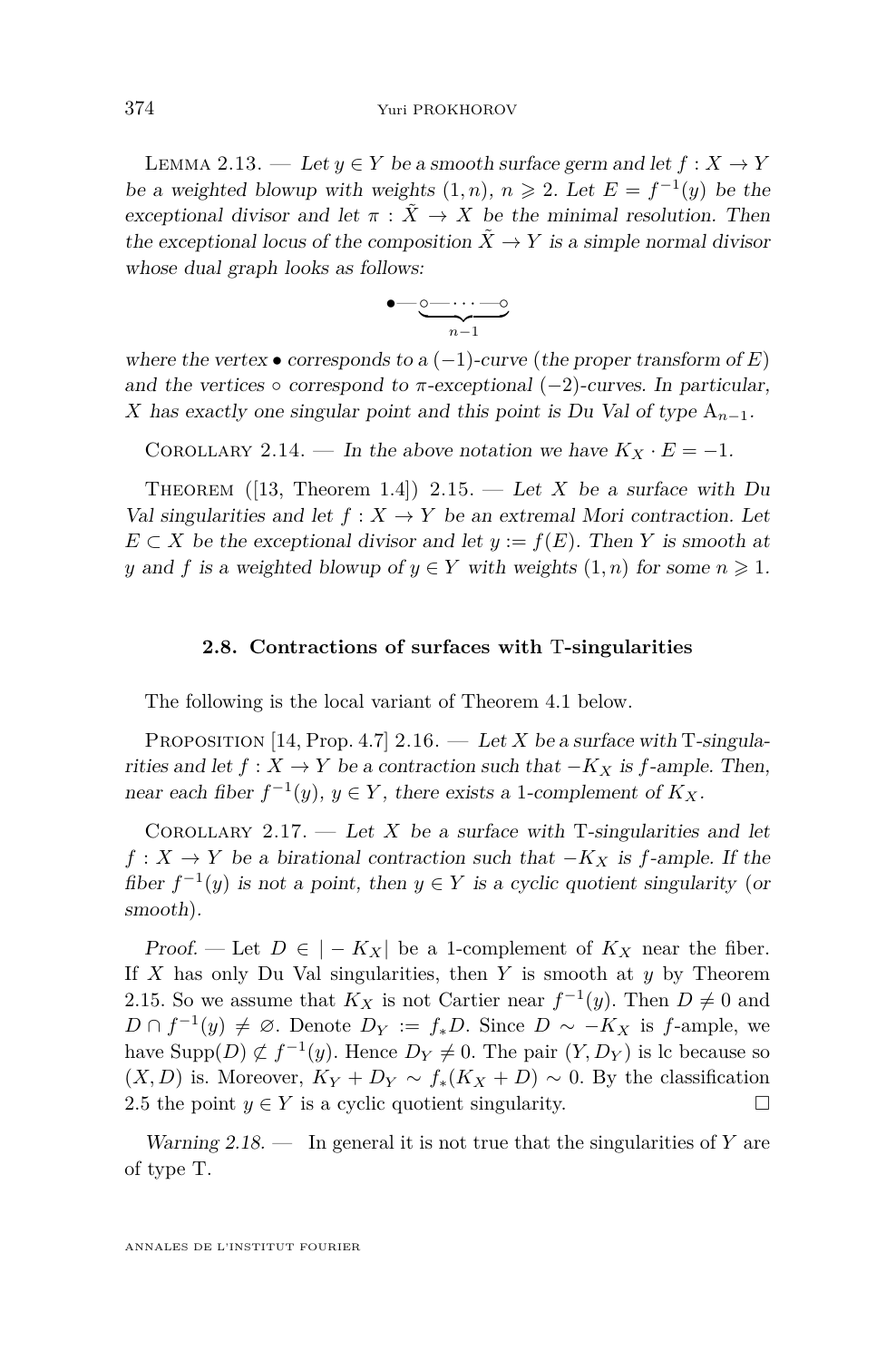#### **3.** E**- and** D**-singularities**

<span id="page-7-0"></span>PROPOSITION 3.1. — Let *X* be a del Pezzo surface with at worst quotient singularities and such that dim  $| - K_X | > 0$ . Then *X* has no Du Val points of type  $D_n$  or  $E_n$  contained in Bs  $|-K_X|$ .

COROLLARY 3.2. — Let *X* be a del Pezzo surface with T-singularities. Then *X* has no Du Val points of type  $D_n$  or  $E_n$  contained in Bs  $|-K_X|$ .

Let  $P \in X$  be a Du Val point of type  $D_n$  or  $E_n$  such that  $P \in \text{Bs} |-K_X|$ . Let  $D \in |-K_X|$  be a general member. Write  $D = \sum d_i D_i$ , where the  $D_i$ are prime divisors and  $d_i > 0$ .

Lemma 3.3. — Notation as above.

- (i) For any component  $D_i$  of  $D$  we have  $D_i^2 \geq 0$ .
- (ii) If  $D_i^2 = 0$  for some  $D_i \subset D$ , then *P* is the only singular point of *X* lying on  $D_i$ , the pair  $(X, D_i)$  is lc, and  $d_i = 1$ .
- (iii) All the components  $D_i$  pass through  $P$  and do not meet each other elsewhere.

*Proof.* — Let  $D_i$  be a component passing through *P*. Assume that  $D_i^2$  < 0. Then  $D_i$  generates a birational extremal ray. If  $K_X$  is not Cartier along  $D_i$ , then by [\[14,](#page-19-0) Cor. 4.3] *X* has no Du Val points of type  $D_n$  or  $E_n$ on  $D_i$ , a contradiction. If  $K_X$  is Cartier along  $D_i$ , then X has only Du Val singularities in a neighborhood of  $D_i$  and we have a contradiction by Theorem [2.15](#page-6-0) (because our ray is  $K_X$ -negative). This proves (i) modulo  $(iii)$ .

Now assume that  $D_i^2 = 0$  and  $D_i \ni P$ . Then  $D_i$  generates a contractible  $K_X$ -negative extremal face. Thus there is a contraction  $f: X \to Z$ , where *Z* is a smooth curve, such that  $D_i = f^{-1}(z)_{\text{red}}$  for some  $z \in Z$ . Since  $D \in |-K_X|$  is a general member, the scheme fiber  $f^*z$  is not contained in *D*. So,  $f^*z \neq D_i$ , i.e.  $f^*z$  is not reduced. By [\[14,](#page-19-0) Cor. 4.3]  $K_X$  is Cartier along  $D_i$ . Since  $-K_X \cdot f^*z = 2$ , we have  $-K_X \cdot D_i = 1$  and  $D_i$  is a fiber of multiplicity 2. Since  $2D_i = f^*z$  is not contained in *D*, we have  $d_i = 1$ . Finally, by [\[16,](#page-19-0) Prop. 7.1.3, Th. 7.1.12] the pair  $(X, D_i)$  is lc. This proves (ii) modulo (iii).

Assume that (iii) does not hold. Then there is a component  $D_i$  such that  $P \in D_i$  and  $D_i \cap D_j \ni Q \neq P$  for some  $j \neq i$  (because Supp *D* is connected). Put  $D' := D - d_i D_i$ . By the above,  $D_i^2 \geq 0$ . Hence the divisor  $-(K_X + D_i + D') \sim (d_i - 1)D_i$  is nef. Then by the adjunction we have

$$
\deg \text{Diff}_{D_i}(D') \leqslant -\deg K_{D_i} \leqslant 2.
$$

TOME 65 (2015), FASCICULE 1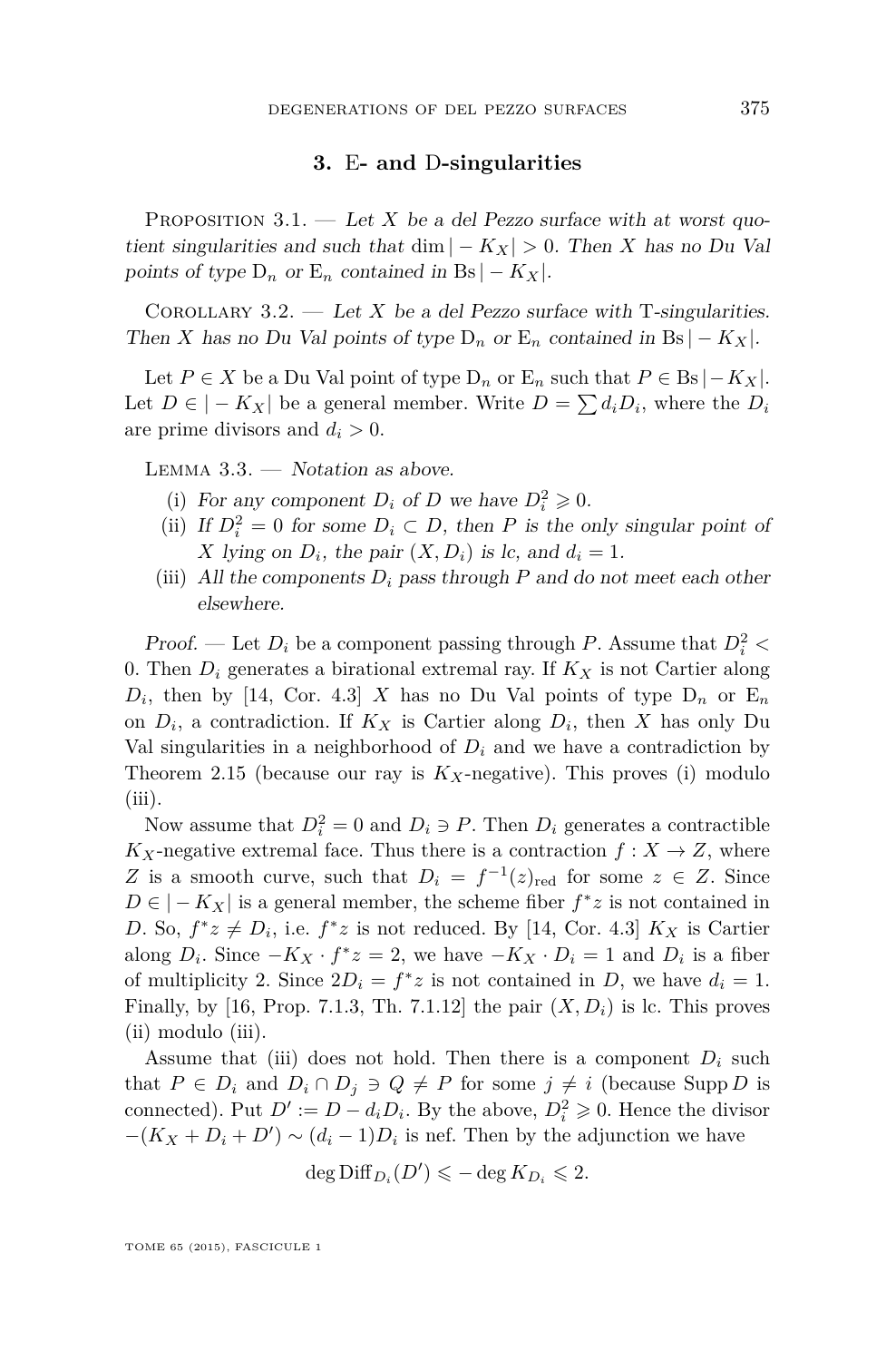On the other hand,  $\text{Diff}_{D_i}(D') \geq P + Q$ . Hence,  $\text{Diff}_{D_i}(D') = P + Q$  and  $(X, D_i + D')$  is lc near  $D_i$  [\[9,](#page-19-0) 17.6]. Since  $P \in X$  is not a cyclic quotient singularity, the pair  $(X, D_i)$  is strictly lc (i.e. lc but not plt) at *P* (see [2.5\)](#page-4-0). In particular, no component of *D'* pass through *P*. Hence,  $K_X + D_i + D'$ is not Cartier at *P* (see [2.9.2\)](#page-4-0), so  $D \neq D_i + D'$  and  $d_i > 1$ . In this case,  $D_i^2 > 0$  by (ii). Then

$$
(K_X + D_i + D') \cdot D_i = -(d_i - 1)D_i^2 < 0
$$

and deg  $\text{Diff}_{D_i}(D') < 2$ . The contradiction proves (iii).

Proof of Proposition [3.1](#page-7-0). — Let now  $Q \in X$  be a non-Du Val point and let  $D_i$  be a component of  $D$  passing through  $Q$ . Write  $D = d_i D_i + D'$ .

If  $D = D_i$ , then by [2.9.1](#page-4-0) the pair  $(X, D)$  is not plt at  $Q$ . Hence, as above,  $Diff_D(0) = P + Q$ . By [\[9,](#page-19-0) 17.6]  $(X, D)$  is lc near *D*. But then  $K_X + D$  is not Cartier near *Q*, a contradiction.

Therefore,  $D \neq D_i$ . Since dim  $|D| > 0$ ,  $D' \neq 0$  (and  $D'$  has a reduced movable component). Note that the divisor  $-(K_X + D_i + D') \sim (d_i - 1)D_i$ is nef. Then by the adjunction we have

$$
\deg \operatorname{Diff}_{D_i}(D') \leqslant -\deg K_{D_i} \leqslant 2.
$$

Since the coefficients of  $\text{Diff}_{D_i}(0)$  are  $\geq 1/2$  and  $(X, D_i)$  is not plt at *P*, Supp  $\text{Diff}_{D_i}(D') = \{P, Q\}$ . Write  $\text{Diff}_{D_i}(0) = a_0 P + bQ$  and  $\text{Diff}_{D_i}(D') =$  $aP + bQ$ . Since  $(X, D_i)$  is not plt at  $P, a > a_0 \geq 1$ . Hence  $b < 1$  and  $(X, D_i)$ is plt at *Q*. Thus,  $b = 1 - 1/m$  for some  $m \geq 3$  (because  $Q \in X$  is not Du Val of type A<sub>1</sub>) and  $a \le 4/3$ . If  $(X, D_i)$  is not lc at P, then  $a_0 \ge 1 + 1/l$ , where *l* is the minimal positive integer such that  $l(K_X + D_i)$  is Cartier at *P*. Recall that for the Weil divisor class group of a Du Val singularity  $(X, P)$  we have

$$
\begin{array}{c|cc}\n(X, P) & D_{2n+1} & D_{2n} & E_6 & E_7 & E_8 \\
\hline\n\text{Cl}(X, P) & \mathbb{Z}/4\mathbb{Z} & \mathbb{Z}/2\mathbb{Z} \oplus \mathbb{Z}/2\mathbb{Z} & \mathbb{Z}/3\mathbb{Z} & \mathbb{Z}/2\mathbb{Z} & 0\n\end{array}
$$

(see, e.g., [\[1\]](#page-19-0)). So in our case we have  $a_0 \ge 5/4$  and  $a \ge 5/4 + 1/4 = 3/2$ , a contradiction.

Thus we may assume that  $(X, D_i)$  is lc at P. In particular,  $(X, P)$  is of type  $D_n$ . Then  $a_0 = 1$ . Since  $a \leq 4/3$ , we have only one possibility:  $b = 2/3$ ,  $a = 5/4$ , and  $2D'$  is not Cartier at *P*. Moreover, *D'* is irreducible (and reduced),  $(X, D')$  is not lc at *P* (see [2.9.2\)](#page-4-0), and so  $\text{Diff}_{D'}(0) \geq \frac{5}{4}P$ . Again by [2.9.2](#page-4-0) 2*D<sup>i</sup>* is Cartier at *P*. Hence,

$$
\text{Diff}_{D'}(D_i) \geqslant \left(\frac{5}{4} + \frac{d_i}{2}\right)P > 2P,
$$

ANNALES DE L'INSTITUT FOURIER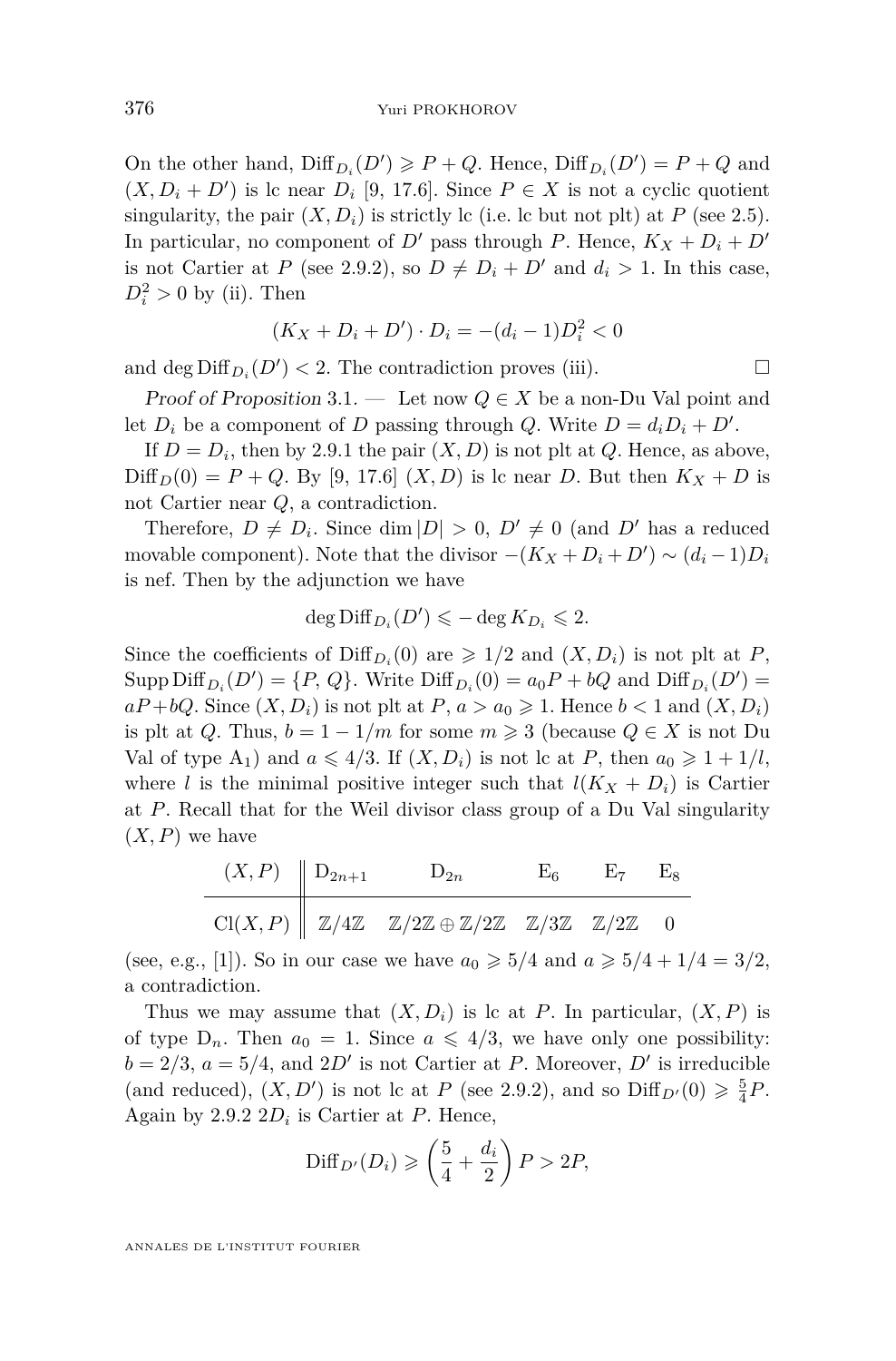<span id="page-9-0"></span>a contradiction.

#### **4. Existence of** 1**-complements**

In this section we prove the following important fact (cf. [\[6,](#page-19-0) Th. 7.1]).

THEOREM  $4.1.$  — Let *X* be a del Pezzo surface with T-singularities. Then there exists a 1-complement of *KX*.

We need a few preliminary facts.

DEFINITION  $[15, §2]$  $[15, §2]$  4.2. — Let *X* be a normal projective variety. We say that *X* is FT (Fano type) if there is a  $\mathbb{Q}$ -boundary  $\Delta$  such that  $(X, \Delta)$ is a klt (Kawamata log terminal) log Fano.

PROPOSITION [\[15,](#page-19-0) §2]  $4.3.$  — Let *X* be an FT variety.

- (i) The Mori cone  $\overline{\text{NE}}(X)$  is polyhedral and has contractible faces.
- (ii) If  $f: X \to Z$  be any contraction of normal varieties. Then *Z* is FT. In particular, the FT property is preserved under MMP.
- (iii) Let  $\Xi$  be a boundary on *X* such that  $(X,\Xi)$  is lc and  $-(K_X +$  $E$ ) is nef. Let  $f: Y \rightarrow X$  be a birational extraction such that  $a(E, X, \Xi) < 0$  for every *f*-exceptional divisor *E*. Then *Y* is also FT.
- (iv) Assume the LMMP in dimension dim *X*. Then the *D*-MMP works on *X* with respect to any divisor *D*.

PROPOSITION 4.4. — Let  $(Y, C)$  be a log pair where *Y* is an FT surface and *C* is an irreducible curve. Assume that  $(Y, C)$  is plt,  $-(K_Y + C)$  is nef and big, and  $|-(K_Y+C)| \neq \emptyset$ . Then one of the following holds:

- (i)  $K_Y + C$  has a 1-complement,
- (ii) *Y* has three or four singular points on *C* and either
	- (a)  $C^2 < 0$ ,  $K_Y \cdot C \ge 0$ , or
	- (b) dim  $|-K_Y| = 0$  and  $-K_Y \sim bC$ ,  $b \ge 2$ .

Proof. – First of all note that the curve C is smooth (see [2.9.1\)](#page-4-0). By Proposition [2.11](#page-5-0) we can extend complements from  $(C, \text{Diff}_C(0))$  to *Y*. Thus, for (i), it is sufficient to show existence of a 1-complement of  $K_C + \text{Diff}_C(0)$ . Assume the converse and write

$$
\text{Diff}_C(0) = \sum \left(1 - \frac{1}{m_i}\right) P_i, \quad \deg K_C + \deg \text{Diff}_C(0) = (K_X + C) \cdot C \le 0
$$

(see [2.9.1\)](#page-4-0). Thus,  $\sum (1 - 1/m_i) \le 2$ . Since, by our assumption, the log divisor  $K_C$  + Diff<sub>*C*</sub>(0) is not 1-complementary, easy computations [\[9,](#page-19-0) 19.5]

TOME 65 (2015), FASCICULE 1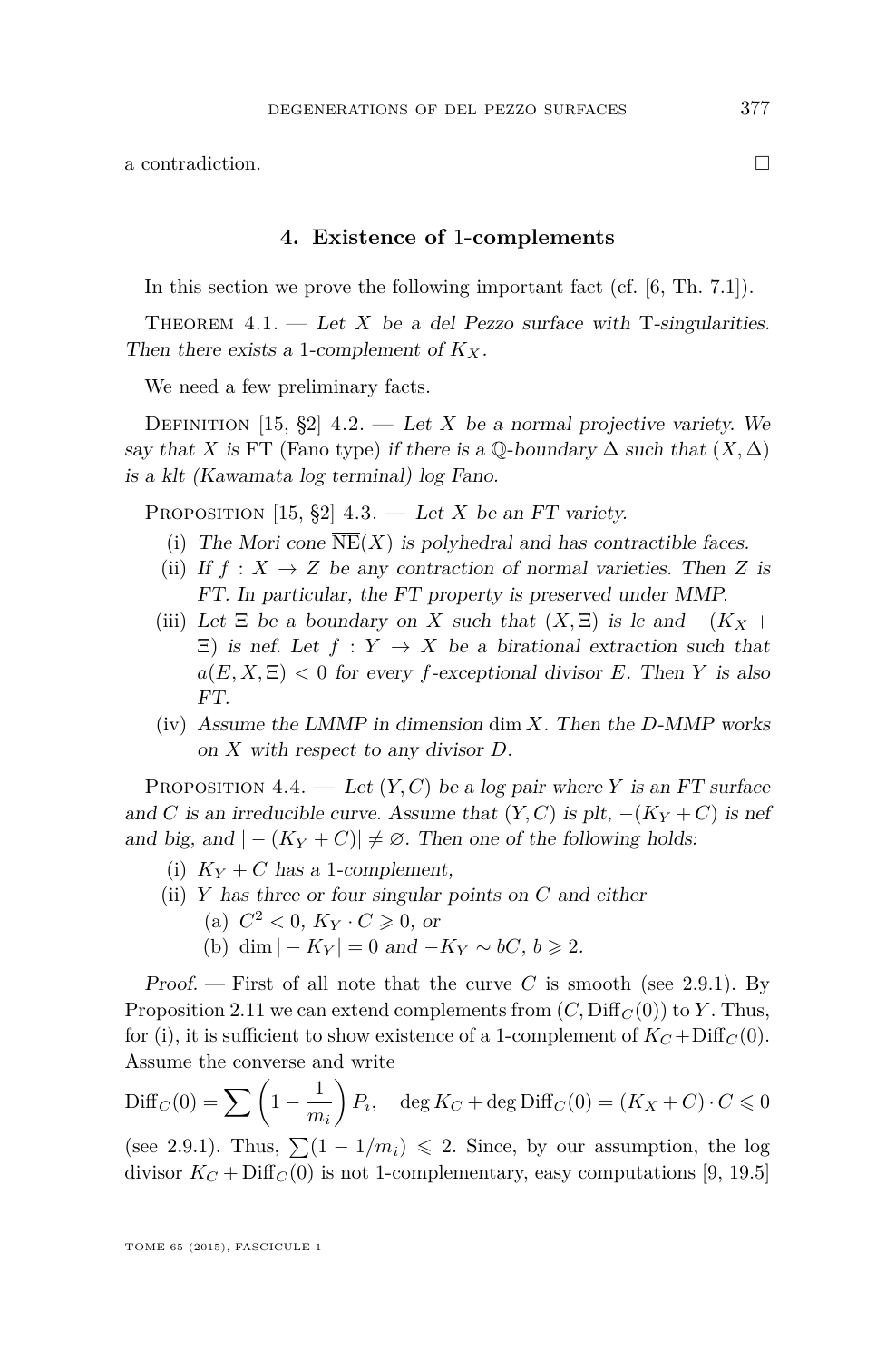show that  $\text{Diff}_C(0)$  is supported in three or four points  $P_i$ . In particular,  $\deg K_C < 0$  and so  $C \simeq \mathbb{P}^1$ .

Assume that  $C^2 \leq 0$ . Then *C* generates an extremal face. Since *Y* is FT, this extremal face is contractible: there is a contraction  $\varphi: Y \to Y'$  such that  $y := \varphi(C)$  is a point. By Lemma 4.6 below  $K_Y \cdot C \geqslant 0$ . If  $C^2 = 0$ , then *Y'* is a curve,  $\varphi$  is a rational curve fibration, and  $C = \varphi^{-1}(y)_{\text{red}}$ . In this case,  $K_Y \cdot C < 0$ , a contradiction. Thus  $C^2 < 0$  and we are in the case  $(iia).$ 

Assume that  $C^2 > 0$ . Let  $D \in |-(K_Y + C)|$  be a general member. Write  $D = aC + D'$ , where  $a \ge 0$  and *C* is not a component of *D'*. If  $D' = 0$ , we get case (iib). (Here  $b = a + 1 \geq 2$  because  $K_X + C$  is not Cartier near singular points on *C*, see [2.9.1.](#page-4-0)) Thus we may assume that  $D' \neq 0$ . Since the support of

$$
(a+1)C + D' \in |-K_Y|
$$

is connected,  $D'$  meets  $C$ . Further,

 $(4.5)$  deg  $\text{Diff}_C(D') = -\deg K_C + (K_Y + C + D') \cdot C = 2 - (a-1)C^2 \leq 2.$ 

By the above,  $\text{Diff}_C(D')$  has at least one point of multiplicity  $\geq 1$  (and multiplicities of all points are  $\geq 1/2$ ). Since  $\text{Diff}_C(D') \geq \text{Diff}_C(0)$ , the only possibility is

$$
\text{Diff}_C(D') = P_1 + \frac{1}{2}P_2 + \frac{1}{2}P_3,
$$

where  $P_1 \in C \cap \text{Supp}(D')$  and  $P_2, P_3 \notin C \cap \text{Supp}(D')$ . By [2.9.1](#page-4-0)  $K_Y + C + D'$ is not Cartier at  $P_2$  and  $P_3$ . Thus  $K_Y + C + D' \nsim 0$  and  $a > 1$ . On the other hand, deg  $\text{Diff}_C(D') = 2$ , so by (4.5)  $a = 1$ , a contradiction.

LEMMA [\[16,](#page-19-0) Prop. 7.1.12]  $4.6.$  — Let  $S \rightarrow Z$  be a *K*-negative extremal contraction from a surface *S* with log terminal singularities, where *Z* is not a point. Then *S* has at most two singular points on each fiber.

Proof of Theorem [4.1](#page-9-0). — Let *X* be a del Pezzo surface with at worst quotient singularities and such that dim  $|-K_X| > 0$  and let  $D \in |-K_X|$ be a general member. Take  $t \in \mathbb{Q}$  so that  $(X, tD)$  is maximally lc. If  $t = 1$ , then  $K_X + D$  is a 1-complement. So from now on we assume that  $t < 1$ .

Consider the case where  $(X, tD)$  is plt. Write  $tD = C + B$ , where  $C :=$  $|tD|\neq\emptyset$  and *B* is an effective fractional divisor. Since *X* is an FT variety, we can run  $-(K + C)$ -MMP and obtain

$$
\varphi:X\longrightarrow \bar{X}.
$$

Since

$$
-(K_X+C) \equiv B - (1-t)K_X,
$$

ANNALES DE L'INSTITUT FOURIER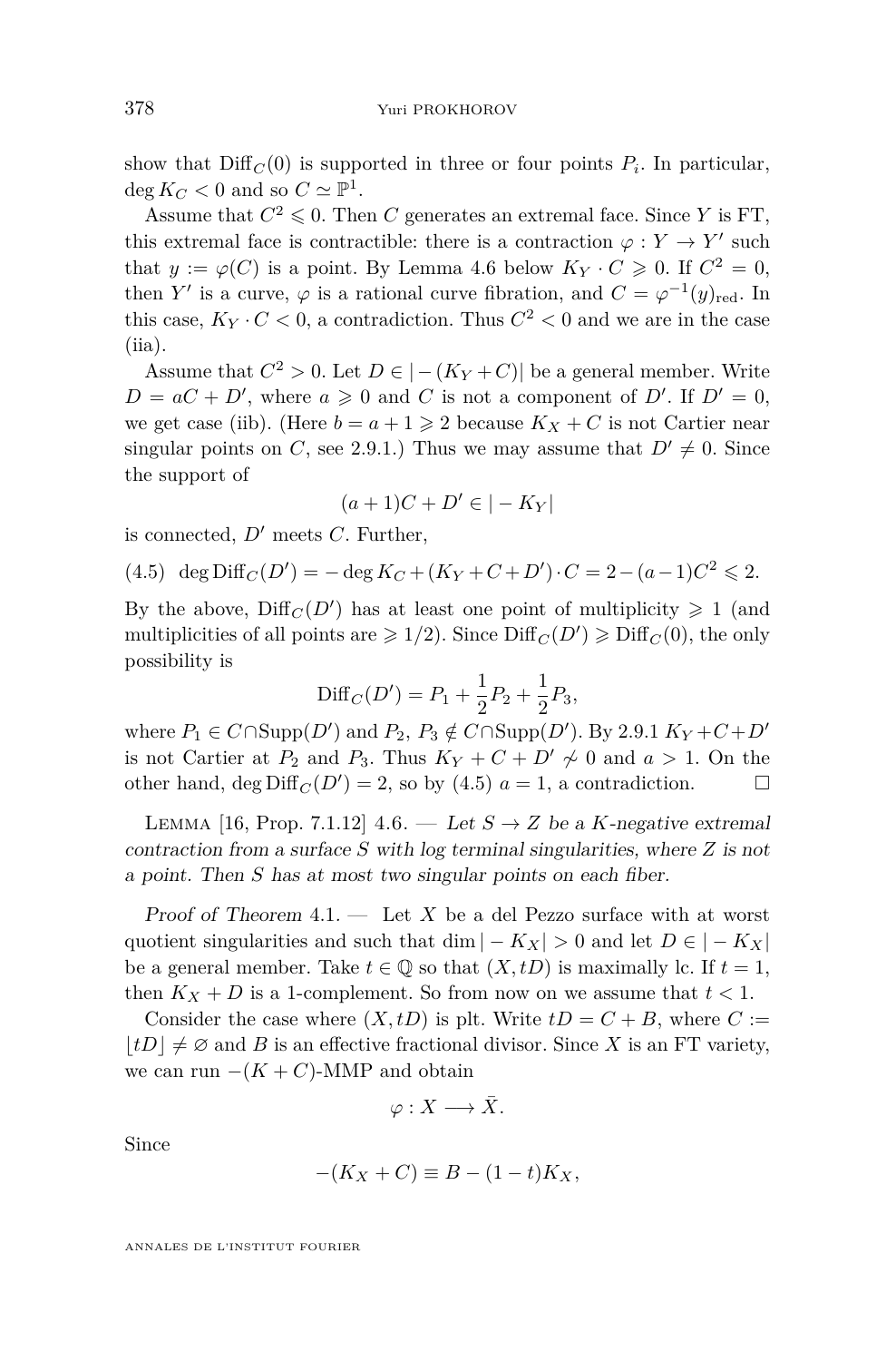all the contractions are *B*-negative. Hence they are birational and we end up with a model  $(\bar{X}, \bar{C})$  such that  $-(K_{\bar{X}} + \bar{C})$  is nef. We have

$$
-(K_{\bar{X}}+\bar{C})\equiv \bar{B}-(1-t)K_{\bar{X}},
$$

where  $-K_{\bar{X}}$  is ample and  $\bar{B}:=\varphi_*B$  is effective. Hence the divisor  $-(K_{\bar{X}}+K_{\bar{X}})$  $\overline{C}$ ) is big. Further,

$$
K_X + C + B \equiv -(1-t)D \equiv (1-t)K_X.
$$

Hence all the contractions in  $\varphi$  are  $(K+C+B)$ -negative. Therefore,  $(\bar{X}, \bar{C})$ +  $B$  is plt and so is  $(\bar{X}, \bar{C})$ . So,  $\bar{B} \neq 0$  and  $\bar{D} := \varphi_* D \neq \bar{C}$ . Apply Proposition [4.4](#page-9-0) to  $(\bar{X}, \bar{C})$ . The case (iia) does not occur because  $-K_{\bar{X}}$  is ample and the case (iib) does not occur because

$$
\dim |-K_{\bar X}| \geqslant \dim |-K_X| > 0.
$$

Hence, there exists a 1-complement of  $K_{\bar{X}} + \bar{C}$ . By Proposition [2.10](#page-5-0) we can pull back 1-complements from  $\overline{X}$  to  $X$ .

Now consider the case where  $(X, tD)$  is not plt. Put  $B := tD$ . Consider an inductive plt blowup [\[16,](#page-19-0) Prop. 3.1.4]  $\delta : \hat{X} \to X$ , that is, a birational extraction such that  $\rho(\hat{X}/X) = 1$  and

$$
K_{\hat{X}} + \hat{B} + C = \delta^*(K_X + B),
$$

where *C* is the (irreducible) exceptional divisor and  $\hat{B}$  is the strict transform of *B*. Moreover, the pair  $(\hat{X}, C + (1 - \epsilon)\hat{B})$  is plt for any  $\epsilon > 0$ . Write

$$
K_{\hat{X}} + \hat{D} + aC = \delta^*(K_X + D),
$$

where  $\hat{D}$  is the strict transform of *D* and  $a > 1$ . Then  $\hat{D} + aC \in |-K_{\hat{X}}|$ , so dim  $|-K_{\hat{X}}|>0$ . By Proposition [4.3](#page-9-0) the variety  $\hat{X}$  is FT. Run the  $-(K+C)$ -MMP. As above all the contractions are  $\hat{B}$ -negative. So we end up with a model  $(\bar{X}, \bar{C})$  where  $-(K_{\bar{X}} + \bar{C})$  is nef and big (and  $\bar{C} \neq 0$ ):



(the case  $\hat{X} = \bar{X}$  is not excluded). Since  $\overline{\text{NE}}(\hat{X})$  is polyhedral,  $-(K_{\hat{X}} +$  $C + (1 - \epsilon)\hat{B}$  is ample for some  $0 < \epsilon \ll 1$ . Hence the plt property of the pair  $(\hat{X}, C + (1 - \epsilon)\hat{B})$  is preserved. In particular,  $(\bar{X}, \bar{C})$  is plt. Apply Proposition [4.4](#page-9-0) to  $(\bar{X}, \bar{C})$ . The case (iib) does not occur because

$$
\dim |-K_{\bar X}| \geqslant \dim |-K_{\hat X}| > 0.
$$

TOME 65 (2015), FASCICULE 1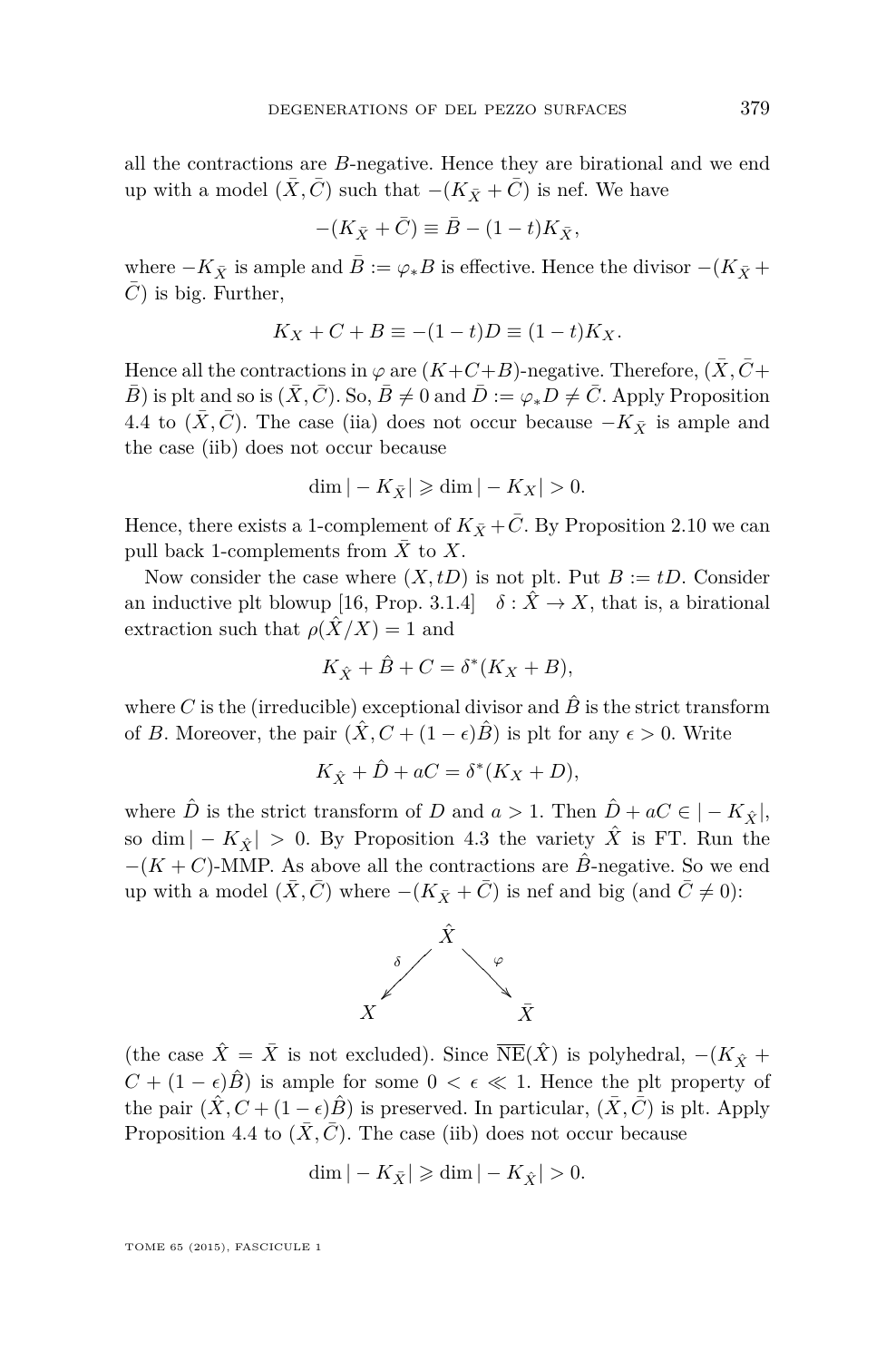<span id="page-12-0"></span>Assume that we are in the case (iia). Then  $\bar{C}^2 < 0$  and  $K_{\bar{X}} \cdot \bar{C} \geq 0$ . In particular,  $\overline{C}$  is contractible: there is a contraction  $\psi : \overline{X} \to X$  of  $\overline{C}$ , where  $\check{X}$  is an FT surface. As in [\[6,](#page-19-0) Proof of Th. 7.1] we see that  $\check{P} := \psi(\bar{C}) \in \check{X}$  is a singular point and it is not a cyclic quotient singularity. According to Zariski's main theorem the composition  $v = \psi \circ \varphi \circ \delta^{-1}$ :  $X \rightarrow \check{X}$  is a morphism. By Corollary [3.2](#page-7-0) *v* is not an isomorphism (because  $\delta(C) \in \text{Bs} \mid -K_X \mid$ ). Since *X* is a del Pezzo, *v* is a *K*-negative contraction. On the other hand, by Corollary [2.17](#page-6-0)  $\check{P}$  is a cyclic quotient singularity, a contradiction. Therefore, the case (iia) does not occur and so there exists a 1-complement of  $K_{\bar{X}} + \bar{C}$ . Now as above by Proposition [2.10](#page-5-0) we can pull back 1-complements from  $\overline{X}$  to *X*.

#### **5. Tori actions**

For a normal projective surface X we denote by  $\rho(X)$  the numerical Picard number, that is, the rank of the group of Weil divisors modulo numerical equivalence. Clearly,  $\rho(X) \geqslant \rho(X)$  and the equality holds if X is Q-factorial. For a Q-divisor  $D = \sum d_i D_i$  on *X* we denote

$$
\begin{aligned}\n\|D\| & \quad := \quad \sum d_i, \\
\varsigma(X, D) & \quad := \quad \varrho(X) + 2 - \|D\|.\n\end{aligned}
$$

We say that a log pair  $(X, D)$  is toric if X is a toric variety and D is the (reduced) invariant boundary. We say that a log pair  $(X, D)$  admits an effective  $\mathbb{C}^*$ -action if the variety  $X$  admits such an action so that the divisor  $D$  is  $\mathbb{C}^*$ -invariant.

The statements (i) and (ii) of the following theorem ware proved by Shokurov in much more general form [\[18\]](#page-20-0). For the convenience of the reader we provide simplified complete proofs.

THEOREM 5.1. — Let  $(X, D)$  be a projective normal log surface such that *D* is an integral (effective) divisor, the pair  $(X, D)$  is lc, and  $K_X + D \sim$ 0. Then

- $(i)$   $\varsigma(X,D) \geqslant 0;$
- (ii) if the equality holds, then  $(X, D)$  is toric;
- (iii) if  $\varsigma(X,D) = 1$ , then  $(X,D)$  admits an effective  $\mathbb{C}^*$ -action.

Remark 5.2. — Let *X* be a projective normal surface and let  $D \in |-K_X|$ be a divisor such that the pair  $(X, D)$  is lc. Then the property  $\varsigma(X, D) = 0$ characterizes toric pairs. On the other hand, the condition  $\varsigma(X, D) \leq 1$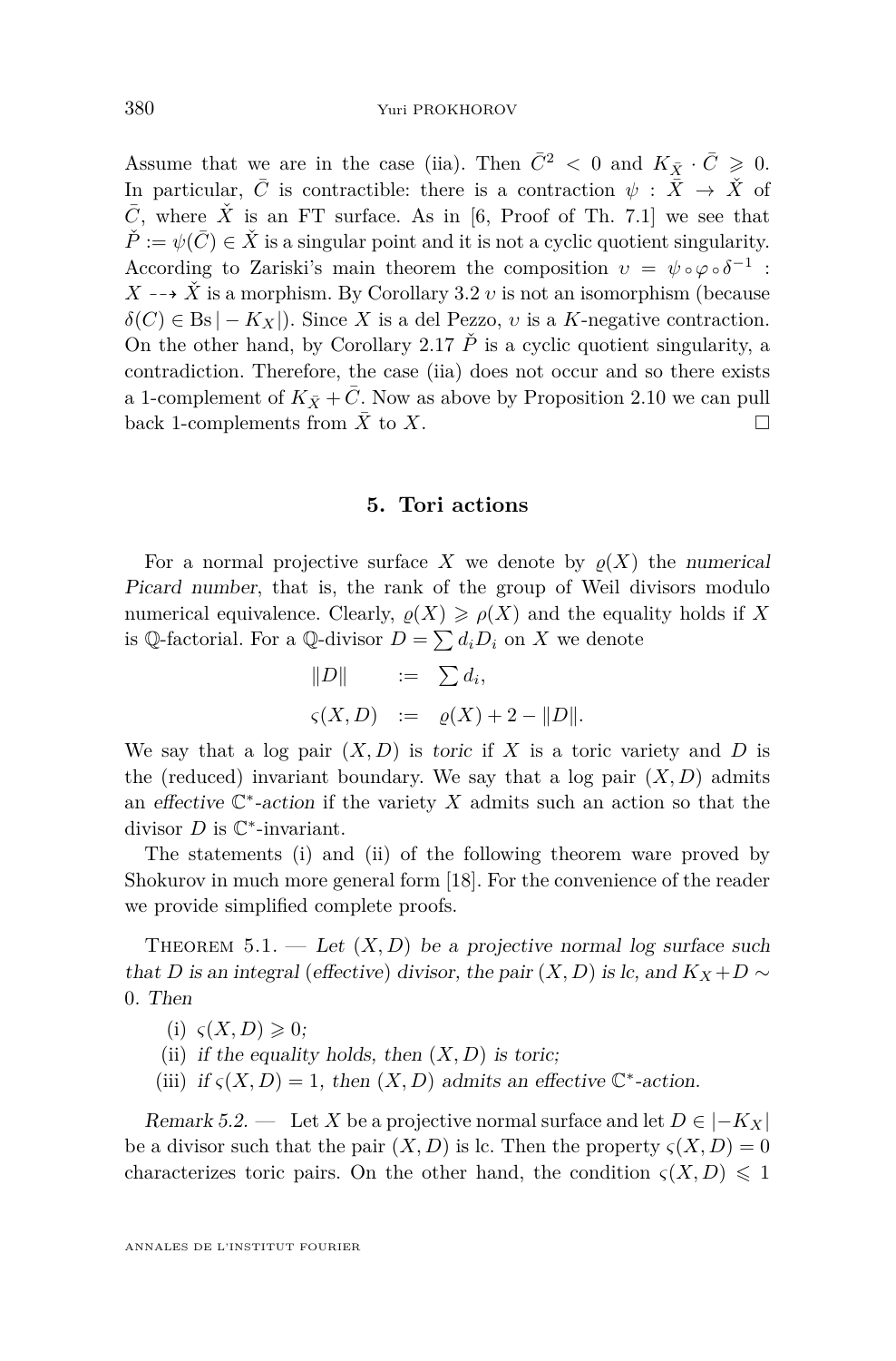<span id="page-13-0"></span>is sufficient but not necessary for  $(X, D)$  to admit an effective  $\mathbb{C}^*$ -action. For example, the product  $C \times \mathbb{P}^1$ , where *C* is an elliptic curve, admits an effective  $\mathbb{C}^*$ -action but for any  $D \in |-K_X|$  we have  $\varsigma(X, D) \geq 2$ .

The rest of this section is devoted to the proof of Theorem [5.1.](#page-12-0) We will use the following fact which is an easy consequence of the definition.

LEMMA 5.3. — Let  $\varphi: Y' \to Y$  be a birational morphism of normal surfaces, and let *D'* be a reduced boundary on *Y'*. Denote by  $N(\varphi, D')$  the number of *ϕ*-exceptional curves that are not contained in the support of  $D'$ . Then

$$
\varsigma(Y', D') = \varsigma(Y, g_* D') + N(\varphi, D').
$$

Let  $(X, D)$  be a projective log surface such that  $(X, D)$  is lc,  $K_X + D \sim 0$ , and

(5.4) *ς* := *ς*(*X, D*) 6 1*.*

Let  $f: (X', D') \to (X, D)$  be a minimal dlt modification, that is, a birational map such that the log pair  $(X', D')$  is dlt (divisorial log terminal [\[9,](#page-19-0) 2.13]),

$$
K_{X'} + D' \sim f^*(K_X + D), \qquad f_* D' = D,
$$

and any  $f$ -exceptional divisor has multiplicity 1 in  $D'$  (see e.g. [\[9,](#page-19-0) Prop. 21.6.1], [\[16,](#page-19-0) Prop. 3.1.2]). By Lemma 5.3

$$
\varsigma(X', D') = \varsigma(X, D) = \varsigma \leqslant 1.
$$

Hence, (5.4) holds for  $(X', D')$ . Since  $(X', D')$  is dlt, X' is non-singular near *D'* [\[9,](#page-19-0) Prop. 16.6]. Moreover, *X'* has at worst Du Val singularities outside of  $D'$ .

Run the *K*-MMP:

$$
(X', D') = (X^{(1)}, D^{(1)}) \xrightarrow{\varphi_1} (X^{(2)}, D^{(2)}) \xrightarrow{\varphi_2} \cdots \xrightarrow{\varphi_{l-1}} (X^{(l)}, D^{(l)}) = (Y, D_Y).
$$

Let  $E^{(i)} \subset X^{(i)}$  be the  $\varphi_i$ -exceptional divisor.

CLAIM 5.5. — For each  $i = 1, \ldots, l$  we have

- (i)  $X^{(i)}$  has at worst Du Val singularities;
- (ii)  $X^{(i)}$  is non-singular near  $D^{(i)}$ ;
- (iii)  $\varphi_i$  is the weighted blowup with weights  $(1, n)$ ,  $n \geq 1$  of a smooth point  $\varphi_i(E^{(i)}) \in X^{(i+1)}$ ;
- $(iv)$   $D^{(i)}$  is a simple normal crossing divisor;
- (v)  $E^{(i)} \cdot D^{(i)} = 1$ .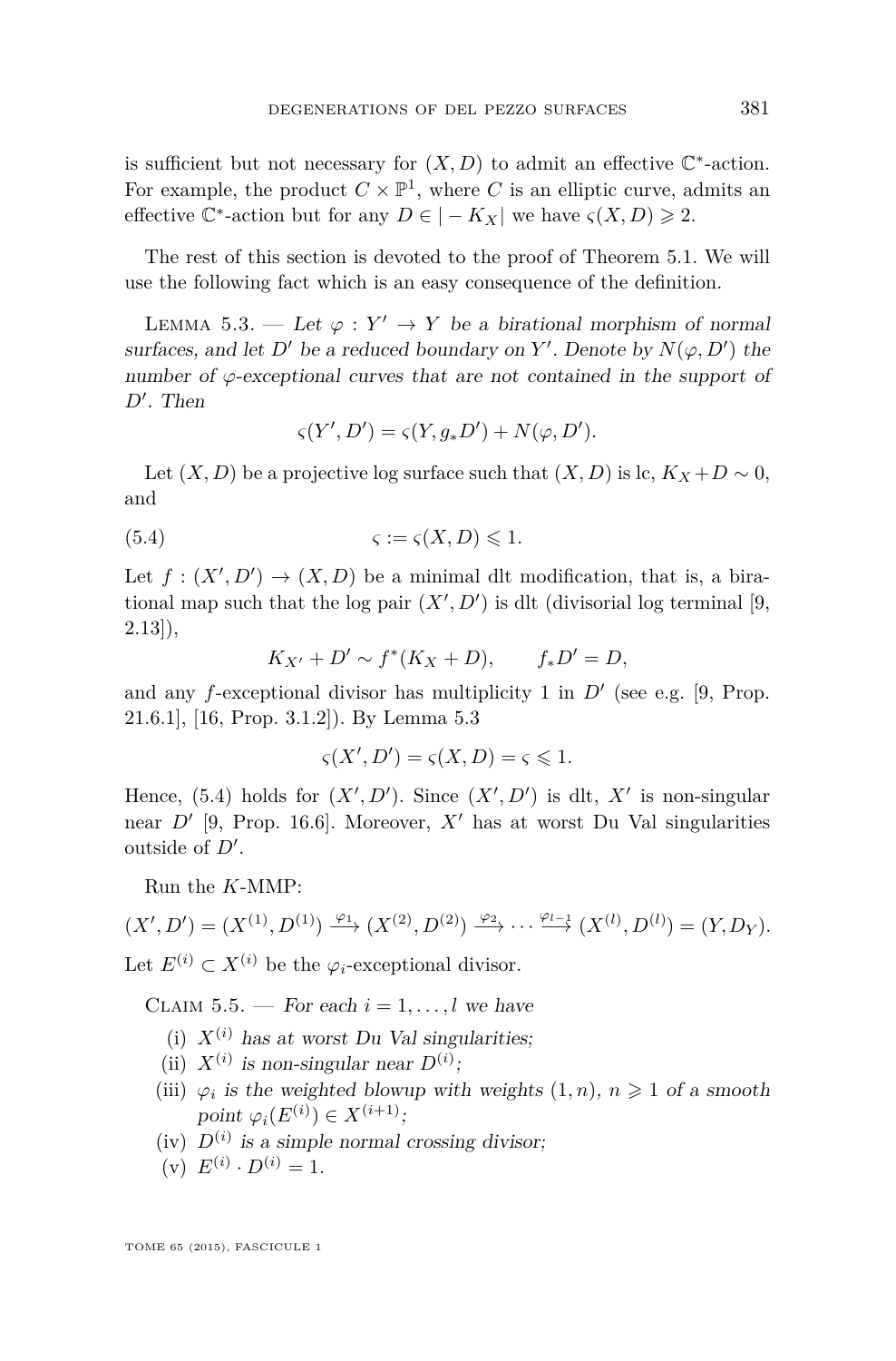<span id="page-14-0"></span>Proof. — One can prove (i)-(iii) by induction on *i* using the following scheme:

(i)<sub>i</sub>, (ii)<sub>i</sub> 
$$
\Longrightarrow
$$
 (iii)<sub>i</sub>, (i)<sub>i+1</sub>, (ii)<sub>i+1</sub>.

Indeed, if  $(i)_i$  holds, then  $\varphi_i$  is a weighted blowup by Theorem [2.15](#page-6-0) and so  $X^{(i+1)}$  is smooth at  $\varphi_i(E^{(i)})$ .

Since the pair  $(X^{(i)}, D^{(i)})$  is lc, (ii) implies (iv) and (v) follows from Corollary [2.14](#page-6-0) because  $D^{(i)} \sim -K_{X^{(i)}}$ . □

CLAIM 5.6. — For each  $i = 1, ..., l$  we have  $\varsigma(X^{(i)}, D^{(i)}) \leq \varsigma \leq 1$ , in particular,  $D^{(i)} \neq 0$ .

 $Proof.$  It follows from Lemma [5.3.](#page-13-0)

By Lemma [5.3](#page-13-0) and because  $X^{(i)}$  is non-singular near  $D^{(i)}$ , on each step we have one of the following possibilities:

5.7.1. — *ς*( $X^{(i+1)}, D^{(i+1)}$ ) = *ς*( $X^{(i)}, D^{(i)}$ ),  $E^{(i)} \subset D^{(i)}$ , and  $\varphi_i$  is the usual blowup of a singular point of  $D^{(i)}$ ;

5.7.2. 
$$
\qquad \varsigma(X^{(i+1)}, D^{(i+1)}) = \varsigma(X^{(i)}, D^{(i)}) - 1
$$
, and  $E^{(i)} \not\subset D^{(i)}$ .

COROLLARY  $5.8.$  — Suppose that we are in the case 5.7.1 above. Furthermore suppose that  $X^{(i+1)}$  admit an action of a connected algebraic group *G* so that the boundary  $D^{(i+1)}$  is *G*-invariant. Then the action lifts to  $X^{(i)}$  so that  $D^{(i)}$  is *G*-invariant.

COROLLARY  $5.9.$  — Suppose that we are in the case 5.7.2 above. Furthermore suppose that  $(X^{(i+1)}, D^{(i+1)})$  is a toric surface. Then the action of some one-dimensional subtorus  $\mathcal T$  lifts to  $X^{(i)}$  so that  $D^{(i)}$  is  $\mathcal T$ -invariant.

Proof. — Since  $E^{(i)} \cdot D^{(i)} = 1$  and  $E^{(i)} \not\subset D^{(i)}$ , the curve  $E^{(i)}$  meets only one component  $D_0^{(i)} \subset D^{(i)}$  so that  $E^{(i)} \cdot D_0^{(i)} = 1$ . Let  $\pi : \bar{X}^{(i)} \to X^{(i)}$  be the minimal resolution near  $E^{(i)}$ . By Lemma [2.13](#page-6-0) the dual graph of  $\bar{X}^{(i)}$ has the following form:

$$
\square \hspace{-2pt}-\bullet\hspace{-2pt}-\hspace{-2pt}\underbrace{\circ\hspace{-2pt}-\cdots\hspace{-2pt}-\hspace{-2pt}\circ}_{n-1}
$$

where • corresponds to  $E^{(i)}$ ,  $\Box$  corresponds to  $D_0^{(i)}$ , and the vertices  $\circ$ correspond to  $\pi$ -exceptional (−2)-curves. Thus  $\bar{X}^{(i)}$  is obtained from  $X^{(i+1)}$ by making successive blowups of a fixed point on the proper transform of  $D_0^{(i)}$ . The stabilizer of this point is a one-dimensional subtorus in the big torus acting on  $X^{(i+1)}$ . .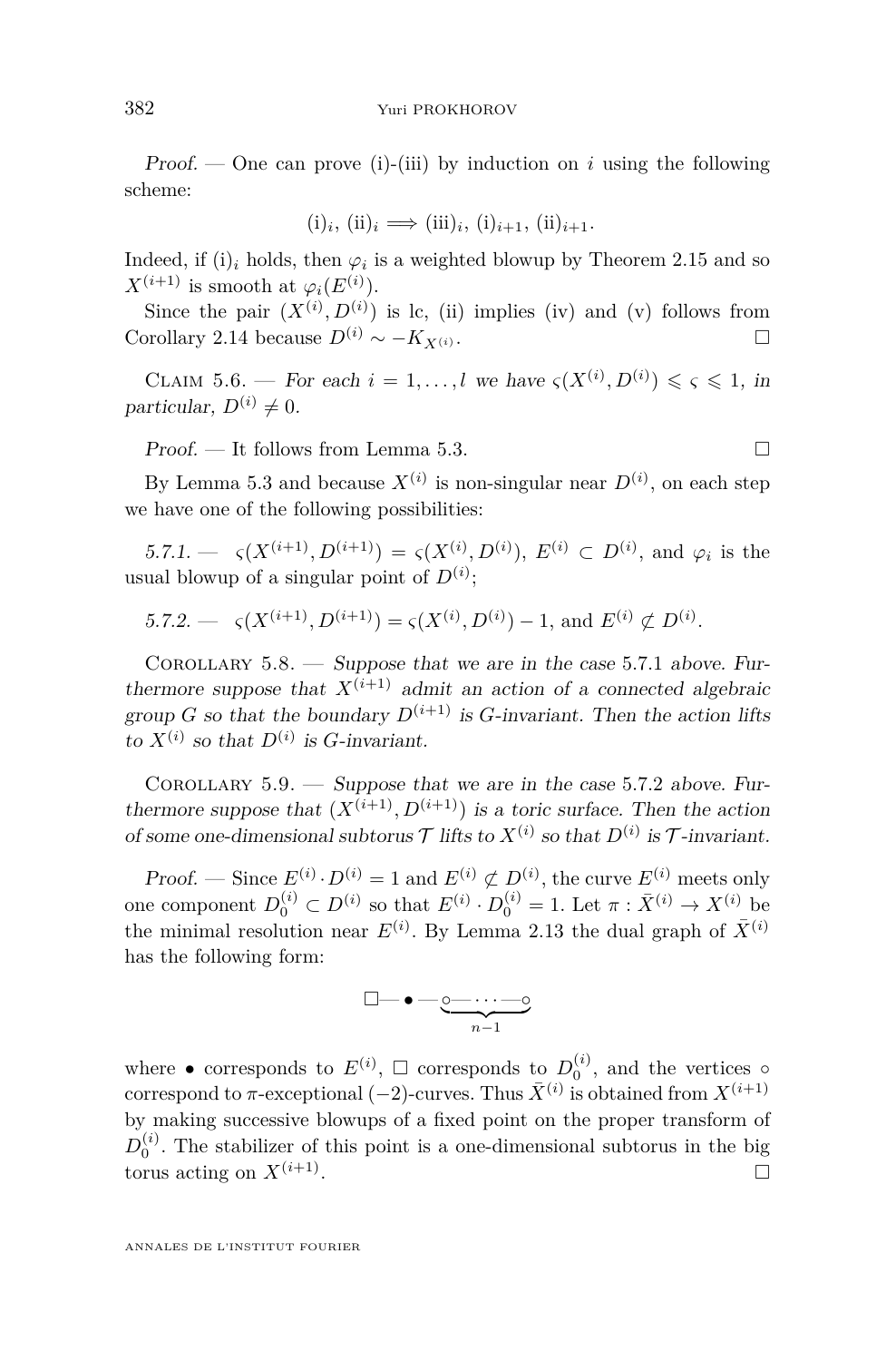<span id="page-15-0"></span>At the end of our MMP we get a log surface  $(Y, D_Y)$  admitting a fiber type extremal  $D_Y$ -positive contraction  $h: Y \to Z$ . Moreover,

(5.10) *ς*(*Y, D<sup>Y</sup>* ) 6 *ς* 6 1*.*

Recall that *Y* is non-singular near *D<sup>Y</sup>* . In particular, all the component of  $D_Y$  are Cartier divisors. Moreover,  $K_Y + D_Y \sim 0$  and *Y* has at worst Du Val singularities outside of *D<sup>Y</sup>* .

First we consider the case where *Z* is a point. Then *Y* is a del Pezzo surface with at worst Du Val singularities and  $Pic(Y) \simeq \mathbb{Z}$ . In particular,  $\varrho(Y, D_Y) = 1$ . Since  $||D_Y|| \geq 2$ , the divisor  $-K_Y$  is not a primitive element of  $Pic(Y)$ . In this case, Y is either a projective plane  $\mathbb{P}^2$  or a singular quadric  $\mathbb{P}(1,1,2)$  (see e.g. [\[12,](#page-19-0) Lemma 6]). Moreover we have one of the following:

5.11.1.  $\cdots$   $Y \simeq \mathbb{P}^2$ ,  $D_Y = D_1 + D_2 + D_3$ , where  $D_i$  are lines in general position,  $\varsigma(Y, D_Y) = 0$ ;

5.11.2.  $\blacksquare$   $Y \simeq \mathbb{P}^2$ ,  $D_Y = D_1 + D_2$ , where  $D_1$  is a line and  $D_2$  is a conic meeting  $D_1$  transversely at two distinct points,  $\varsigma(Y, D_Y) = 1$ ;

5.11.3.  $\qquad Y \simeq \mathbb{P}(1, 1, 2), D_Y = D_1 + D_2$ , where the class of  $D_i$  generates Pic $(Y)$  and again  $D_1$  and  $D_2$  meet each other transversely at two distinct points,  $\varsigma(Y, D_Y) = 1$ .

CLAIM. — The pair  $(Y, D_Y)$  is toric in the case 5.11.1 and admits an effective C ∗ -action in cases 5.11.2 and 5.11.3.

Proof. — Modulo change of coordinates x, y, z in  $\mathbb{P}^2$  or  $\mathbb{P}(1,1,2)$  we have  $5.11.1 \implies D_Y = \{xyz = 0\},\$  $5.11.2 \implies D_Y = \{(xy - z^2)z = 0\},\$  $5.11.3 \implies D_Y = \{(xy - z)z = 0\}.$ 

Then the statement of the claim is an easy exercise.

In all cases 5.11.1–5.11.3 we have  $\varsigma(Y, D_Y) \geq 0$ . This proves (i) of The-orem [5.1.](#page-12-0) Moreover, if  $\varsigma(X, D) = 0$ , then we are in the case 5.11.1. In particular,  $(Y, D_Y)$  is a toric surface. Since  $\varsigma(Y, D_Y) = \varsigma(X', D') = 0$ , on each step of our MMP we have the possibility [5.7.1.](#page-14-0) By Corollary [5.8](#page-14-0) both  $(X', D')$  and  $(X, D)$  are toric.

Now assume that  $\varsigma(X, D) = 1$ . If moreover  $\varsigma(Y, D_Y) = 1$ , then  $(Y, D_Y)$ is of type 5.11.2 or 5.11.3 and each step of our MMP is of type [5.7.1.](#page-14-0) By Corollary [5.8](#page-14-0) the action of the corresponding one-dimensional torus lifts to X'. Hence  $(X', D')$  and  $(X, D)$  admit effective  $\mathbb{C}^*$ -actions. Finally assume that  $\varsigma(X, D) = 1$  and  $\varsigma(Y, D_Y) = 0$ . Then  $(Y, D_Y)$  is toric and all but one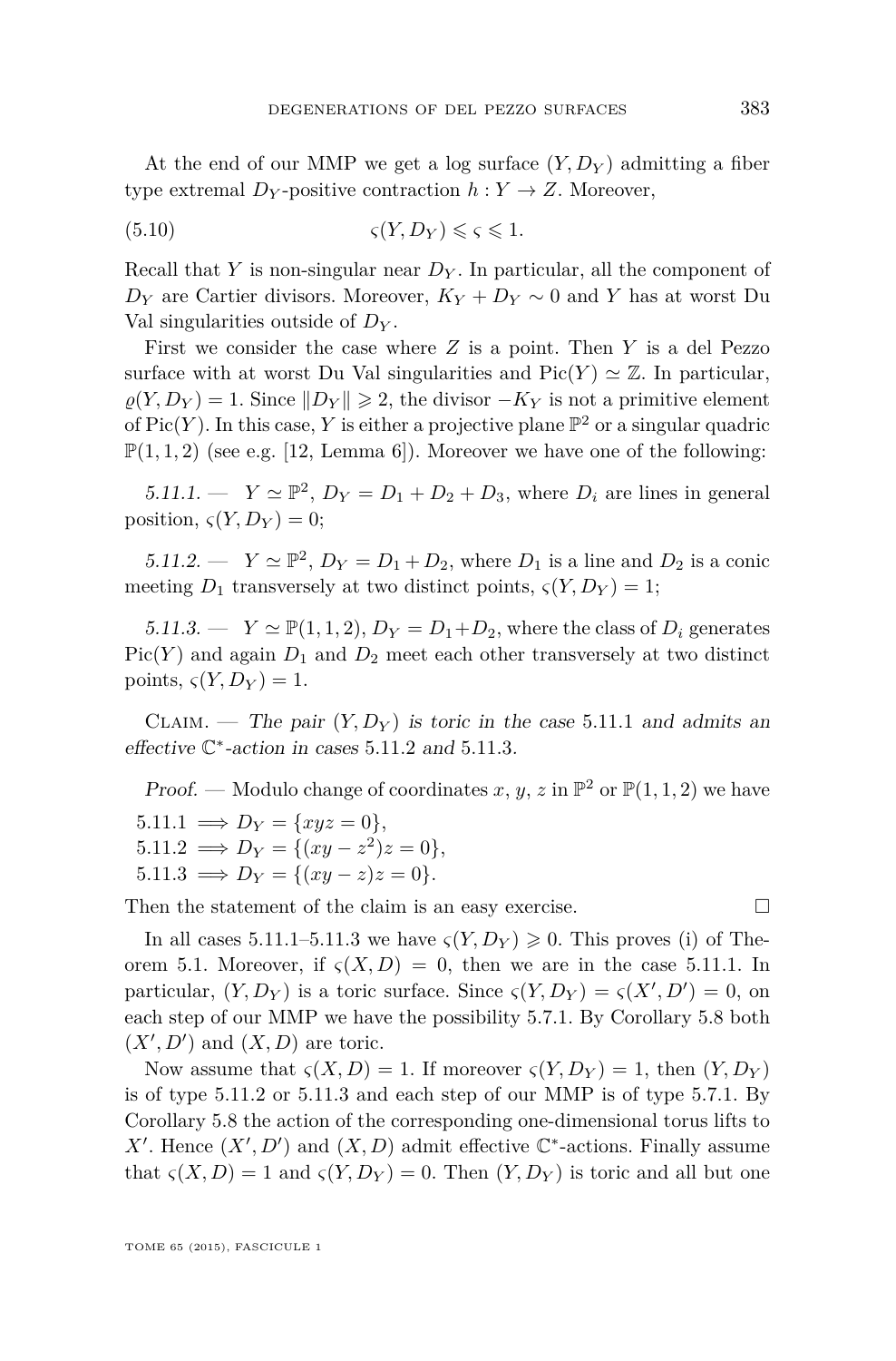<span id="page-16-0"></span>steps of our MMP are of type [5.7.1.](#page-14-0) As above we can apply Corollaries [5.8](#page-14-0) and [5.9](#page-14-0) to conclude that  $(X, D)$  admits an effective  $\mathbb{C}^*$ -action.

Now consider the case where *Z* is a curve. Then *Z* is smooth and *h* :  $Y \to Z$  is a rational curve fibration with  $Pic(Y/Z) \simeq \mathbb{Z}$ . For a general fiber *F* we have

$$
D_Y \cdot F = -K_Y \cdot F = 2.
$$

Let  $D_0$  be a *h*-horizontal component of  $D_Y$ . We claim that  $D_0$  is a section. Indeed, assume that  $D_0$  is a double section. Then by the adjunction formula

$$
D_0 \cdot (D_Y - D_0) = -D_0 \cdot (K_Y + D_0) = -\deg K_{D_0} \leq 2.
$$

Since  $||D_Y|| \ge 3$  and  $D_Y$  is a simple normal crossing divisor, it has at least two vertical components  $D_i$  with  $D_0 \cdot D_i = 2$ . Thus  $D_0 \cdot (D_Y - D_0) \geq 4$ , a contradiction.

Hence,  $D_0$  is a section. Then  $D<sub>Y</sub>$  has another *h*-vertical component  $D_1$ which is also a section of h. Since  $D_0$  is a Cartier divisor,  $h: Y \to Z$ is a smooth  $\mathbb{P}^1$ -fibration. If  $D_0$  is not a rational curve, then as above by adjunction deg  $K_{D_1} = 0$  and  $D_0$  is disjoint from  $D_Y - D_0$ . On the other hand,  $D_Y - D_0$  has at least one *h*-vertical component, a contradiction. Hence,  $D_0$  is a smooth rational curve and *Y* is a Hirzebruch surface  $\mathbb{F}_e$ ,  $e \neq 1$ . Let  $\Sigma$  be the minimal section of  $\mathbb{F}_e$  and let *F* be a fiber. Since  $D_i \cdot (D_Y - D_i) = -\deg K_{D_i} = 2$  for each component  $D_i \subset D_Y$ , we have one of the following possibilities (up to permutation of  $D_0$  and  $D_1$ ):

5.12.1. —  $D_0 \cdot D_1 = 0$ ,  $||D_Y|| = 4$ ,  $D_0 = \Sigma$ ,  $D_1 \sim \Sigma + eF$ ,  $D_2$  and  $D_3$ are distinct fibers,  $\varsigma(Y, D_Y) = 0$ ;

5.12.2. —  $D_0 \cdot D_1 = 1$ ,  $||D_Y|| = 3$ ,  $D_0 = \Sigma$ ,  $D_1 \sim \Sigma + (e+1)F$ ,  $D_2$  is a fiber,  $\varsigma(Y, D_Y) = 1$ .

Then we can complete the proof similar to what we did page [383](#page-15-0) (with [5.11.1–5.11.3\)](#page-15-0) by using the following.

CLAIM. — The pair  $(Y, D_Y)$  is toric in the case 5.12.1 and admits an effective C ∗ -action in the case 5.12.2.

Proof. — The statement is obvious in the case  $e = 0$ , so we assume that  $e \ge 2$ . Let  $\pi : (Y, D_Y) \to (Y', D'_Y)$  be the contraction of the negative section. Then  $Y'$  is the weighted projective plane  $\mathbb{P}(1,1,e)$ . We may assume that in suitable orbifold coordinates  $x, y, z$  the boundary  $D'_Y$  is given by the equation  $xyf_e(x, y, z) = 0$  (resp.  $xf_{e+1}(x, y, z) = 0$ ) in the case 5.12.1 (resp. 5.12.2), where  $f_d(x, y, z)$  denotes some polynomial of weighted degree *d*.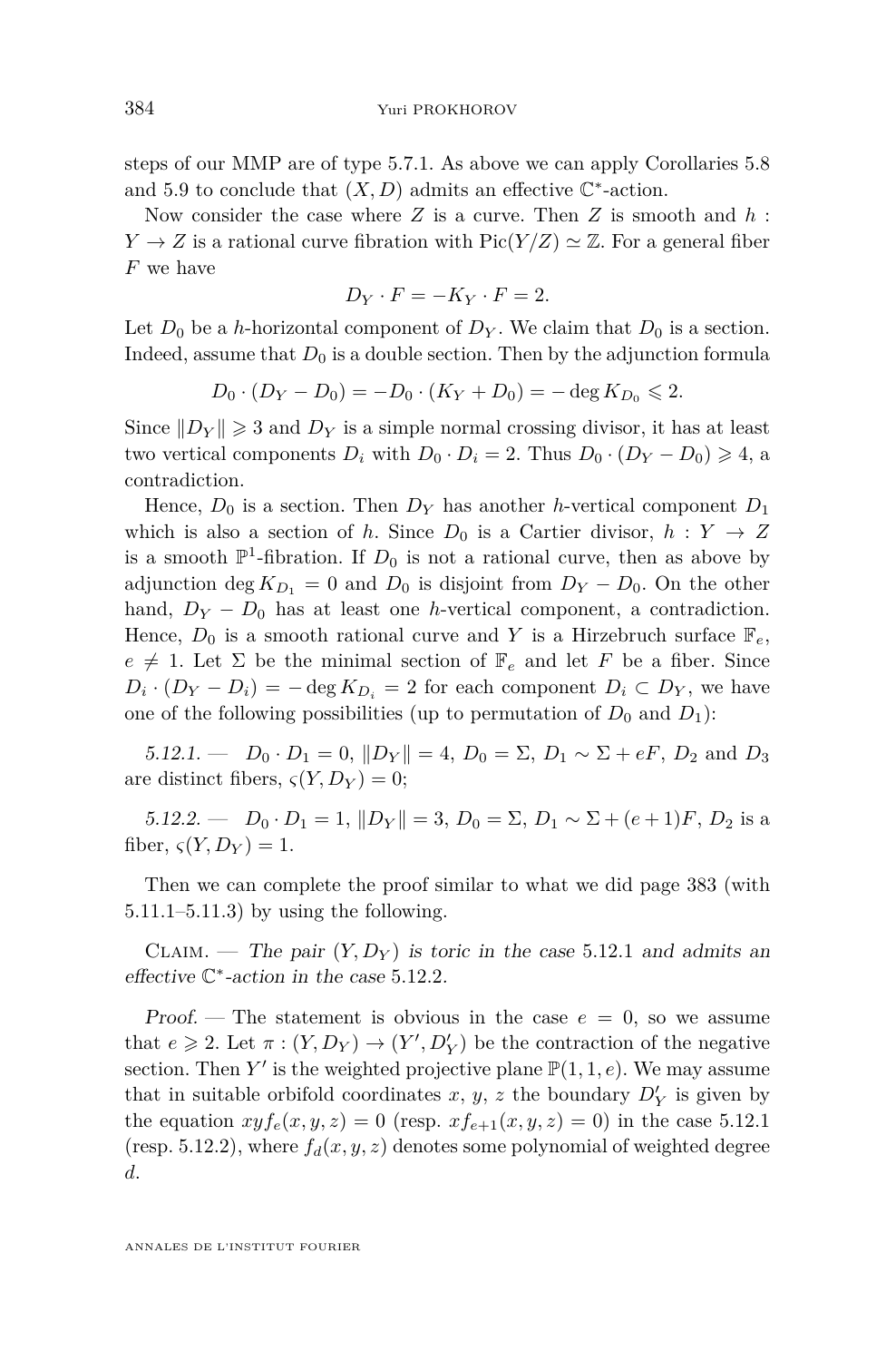In the case [5.12.1,](#page-16-0) since  $D'_Y$  is a simple normal crossing divisor outside of the origin  $(0:0:1)$  and  $D'_1$  does not pass through  $(0:0:1)$ , the polynomial  $f_e(x, y, z)$  contains *z*. Then by a coordinate change we get  $f_e(x, y, z) = z$ . Hence  $(Y', D'_Y)$  is toric. Since  $\pi$  is the minimal resolution, the torus action lifts to *Y* .

Similarly, in the case [5.12.2](#page-16-0)  $f_{e+1}(x, y, z)$  contains  $zy$  (because  $(Y', D'_Y)$ ) is lc). By a coordinate change we get  $f_{e+1}(x, y, z) = zy + x^{e+1}$ . Then  $(Y', D'_Y)$ admits an  $\mathbb{C}^*$ -action  $(x, y, z) \longmapsto (x, \lambda y, \lambda^{-1})$ *z*). □

#### **6. Proof of main theorems**

Now Theorem [1.1](#page-2-0) is a consequence of the following.

PROPOSITION  $6.1.$  — Let *X* be a projective normal surface and let  $s(X)$ be the number of its points where  $K_X$  is not Cartier. Assume that *X* has a 1-complement  $D \in |-K_X|$ . Then

- (i)  $s(X) \leq \rho(X) + 2$ ,
- (ii) if  $s(X) = \rho(X) + 2$ , then *X* is toric,
- (iii) if  $s(X) = \varrho(X) + 1$ , then *X* admits an effective  $\mathbb{C}^*$ -action.

 $Proof.$  — By the classification of log canonical singularities of pairs [\[10,](#page-19-0) Thm. 4.15], *D* is a nodal curve, and, at each singularity  $P \in X$ , either  $D = 0$  and  $P \in X$  is a Gorenstein log canonical singularity, or the pair  $P \in (X, D)$  is locally analytically isomorphic to the pair  $(\frac{1}{n}(1, a), (uv = 0))$ for some *n* and *a*. Moreover *D* has arithmetic genus 1 because  $2p_a(D)-2=$  $(K_X + D) \cdot D = 0$  (note that the adjunction formula holds because  $K_X + D$ is Cartier [\[9,](#page-19-0) 16.4.3]). Thus *D* is either a smooth elliptic curve, or a rational curve with a node, or a cycle of smooth rational curves.

Let s' be the number of singular points of  $X$  lying on  $D$ . Then

$$
\#\operatorname{Sing}(D) \geqslant s' \geqslant s(X).
$$

By the above  $\# \text{Sing}(D) = ||D||$ . Then the assertion follows from Theorem  $5.1.$ 

The proof of Theorem [1.2](#page-2-0) is essentially the same as the proof of  $[6, 6]$  $[6, 6]$ Theorem 1.3].

#### **7. Examples**

A natural way to produce examples of del Pezzo surfaces as in (iii) of Theorem [1.1](#page-2-0) is to use deformations: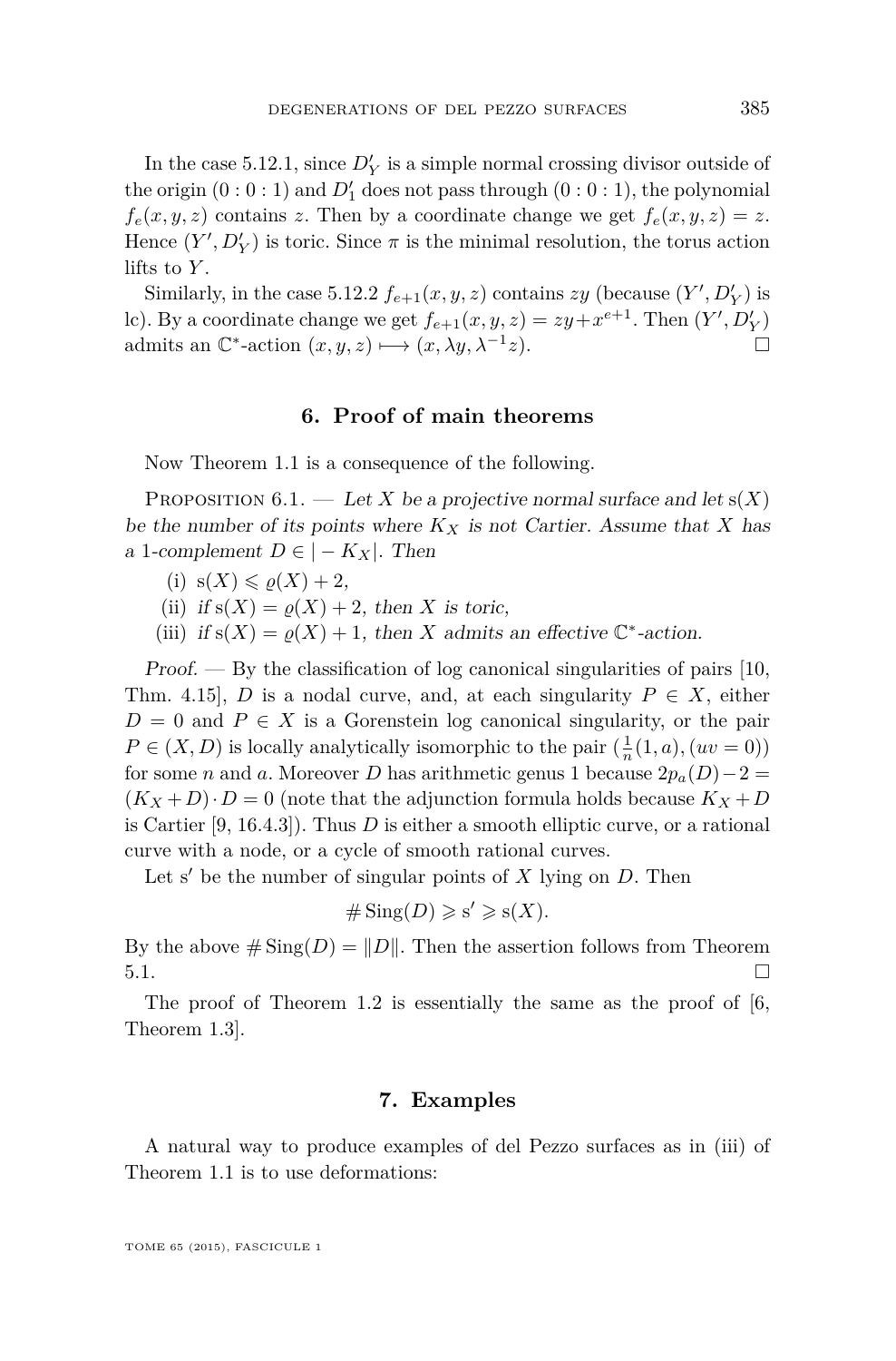THEOREM [\[6,](#page-19-0) Prop. 3.1]  $7.1.$  — Let *X* be a projective surface such that *X* has only T-singularities and  $-K_X$  is nef and big. Then there are no local-to-global obstructions to deformations of *X*.

Thus we can start with some known examples and construct new ones by deforming their singularities. The behavior of the Picard number is described by Noether's formula [2.5](#page-3-0) and by the following

PROPOSITION [\[6,](#page-19-0) Prop. 2.3] 7.2. — Let  $(P \in \mathcal{X})/(0 \in S)$  be a Q-Gorenstein deformation of a T-singularity  $P \in X$  of type  $\frac{1}{dn^2}(1, dna - 1)$ and let  $P_1, \ldots, P_l$  be all the singular points of a fiber  $\mathcal{X}_s, s \in S$ . Then the possible types of  $P_1, \ldots, P_l \in \mathcal{X}_s$  are as follows:

a) 
$$
A_{d_1-1}, \ldots, A_{d_l-1}
$$
 or

b)  $\frac{1}{d_1 n^2} (1, d_1 n a - 1), A_{d_2-1}, \ldots, A_{d_l-1},$ 

where  $d_1, \ldots, d_l$  is a partition of *d*.

Remark 7.3. — In the above situation, the case  $\text{Sing}(\mathcal{X}_s) = \emptyset$  is not excluded. This is possible only if  $d = 1$  and in this case we put  $l = 1$ .

COROLLARY 7.4. — Let *X* be a projective surface with T-singularities and let  $\mathcal{X}/(0 \in S)$  be a Q-Gorenstein deformation induced by a local deformation of one point  $P \in X$ . Then, in the notation of 7.2, for a general fiber  $\mathcal{X}_s$ ,  $s \in S$  we have

$$
\rho(\mathcal{X}_s) - \rho(X) = l - 1,
$$

Now we can take one of the toric surfaces with T-singularities and  $\rho(X)$  = 1 described in [\[6,](#page-19-0) §4] and deform it in a suitable way.

Example 7.5. — Take the weighted projective plane  $X := \mathbb{P}(a^2, b^2, 5c^2)$ , where *a*, *b*, *c*, are given by the following Markov-type equation

$$
a^2 + b^2 + 5c^2 = 5abc
$$

(cf. [\[7\]](#page-19-0)). Then *X* has three singular points which are of type T and  $K_X^2 = 5$ . More precisely,

Sing(X) = 
$$
\left\{ \frac{1}{a^2} (b^2, 5c^2), \frac{1}{b^2} (a^2, 5c^2), \frac{1}{5c^2} (a^2, b^2) \right\}
$$

For the third point we have

$$
\frac{1}{5c^2}(a^2, b^2) = \frac{1}{5c^2}(1, 5c\alpha - 1),
$$

where  $\alpha = ab\delta$  and  $\delta$  is taken so that  $a^2\delta \equiv 1 \mod 5c^2$ . Thus deforming this point to one of the following collection of singularities

•  $\frac{1}{c^2}(1, c\alpha - 1), A_3;$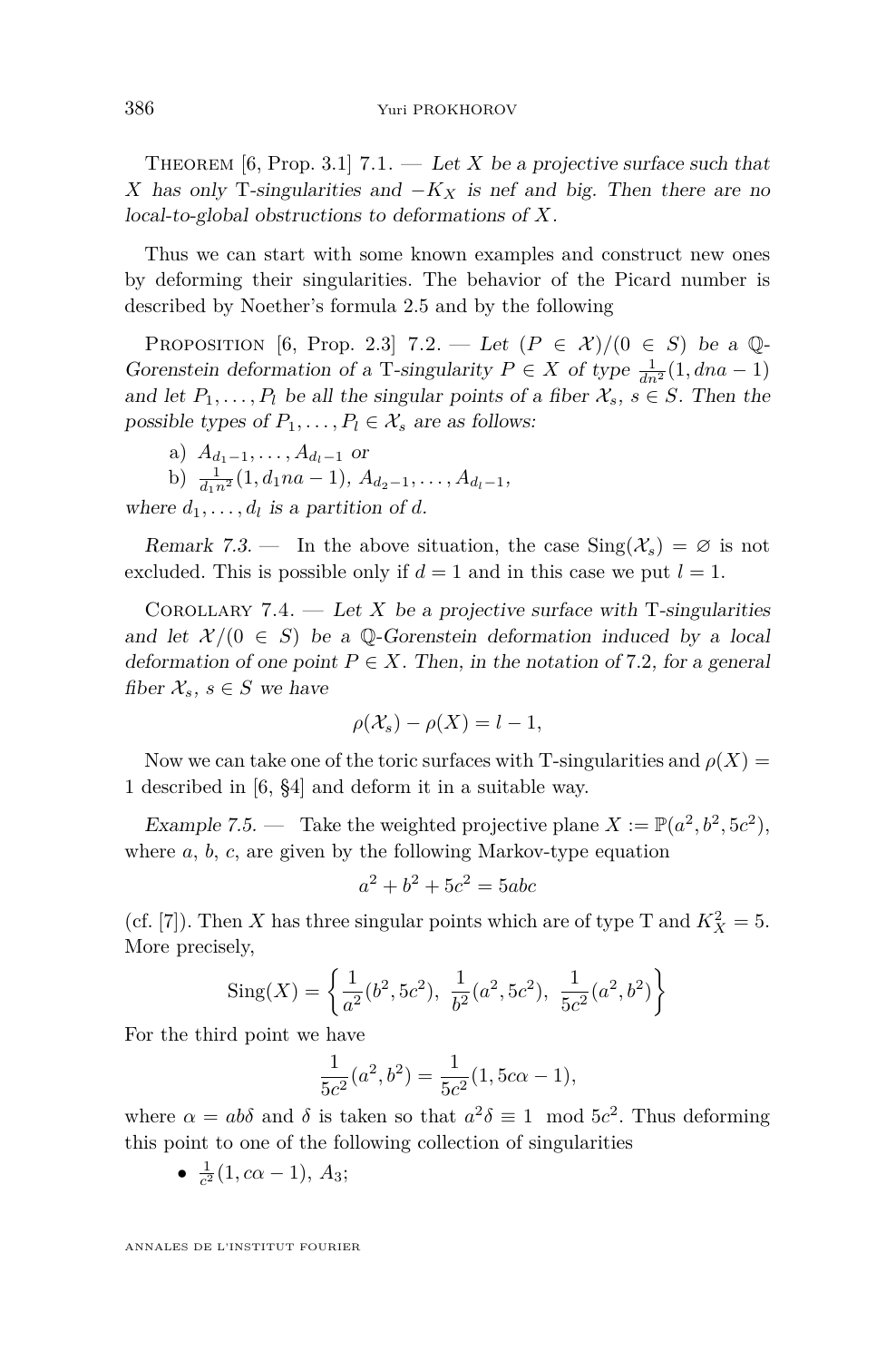<span id="page-19-0"></span>• 
$$
\frac{1}{2c^2}(1, 2c\alpha - 1), A_2;
$$

- $\bullet$   $\frac{1}{3c^2}(1, 3c\alpha 1), A_1;$
- $\frac{1}{4c^2}(1, 4c\alpha 1),$

we get examples of del Pezzo surfaces as in (iii) of Theorem [1.1](#page-2-0) with  $K_X^2 =$ 5,  $\rho(X) = 2$ ,  $s(X) = 3$ .

#### BIBLIOGRAPHY

- [1] E. Brieskorn, "Rationale Singularitäten komplexer Flächen", Invent. Math. **4** (1967/1968), p. 336-358.
- [2] A. H. DURFEE, "Fifteen characterizations of rational double points and simple critical points", Enseign. Math. (2) **25** (1979), no. 1-2, p. 131-163.
- [3] P. Hacking, "Compact moduli of plane curves", Duke Math. J. **124** (2004), no. 2, p. 213-257.
- [4] ——— , "Compact moduli spaces of surfaces of general type", in Compact moduli spaces and vector bundles, Contemp. Math., vol. 564, Amer. Math. Soc., Providence, RI, 2012, p. 1-18.
- [5] ——— , "Exceptional bundles associated to degenerations of surfaces", Duke Math. J. **162** (2013), no. 6, p. 1171-1202.
- [6] P. HACKING & Y. PROKHOROV, "Smoothable del Pezzo surfaces with quotient singularities", Compos. Math. **146** (2010), no. 1, p. 169-192.
- [7] B. V. Karpov & D. Y. Nogin, "Three-block exceptional sets on del Pezzo surfaces", Izv. Ross. Akad. Nauk Ser. Mat. **62** (1998), no. 3, p. 3-38.
- [8] J. KOLLÁR & N. I. SHEPHERD-BARRON, "Threefolds and deformations of surface singularities", Invent. Math. **91** (1988), no. 2, p. 299-338.
- [9] J. Kollár (ed.), Flips and abundance for algebraic threefolds, Société Mathématique de France, Paris, 1992, Papers from the Second Summer Seminar on Algebraic Geometry held at the University of Utah, Salt Lake City, Utah, August 1991, Astérisque No. 211 (1992), 1-258 pages.
- [10] J. Kollár & S. Mori, Birational geometry of algebraic varieties, Cambridge Tracts in Mathematics, vol. 134, Cambridge University Press, Cambridge, 1998, With the collaboration of C. H. Clemens and A. Corti, Translated from the 1998 Japanese original, viii+254 pages.
- [11] M. MANETTI, "Normal degenerations of the complex projective plane", J. Reine Angew. Math. **419** (1991), p. 89-118.
- [12] M. Miyanishi & D.-Q. Zhang, "Gorenstein log del Pezzo surfaces of rank one", J. Algebra **118** (1988), no. 1, p. 63-84.
- [13] D. R. MORRISON, "The birational geometry of surfaces with rational double points", Math. Ann. **271** (1985), no. 3, p. 415-438.
- [14] Y. G. Prokhorov, "On semistable Mori contractions", Izv. Ross. Akad. Nauk Ser. Mat. **68** (2004), no. 2, p. 147-158.
- [15] Y. G. Prokhorov & V. V. Shokurov, "Towards the second main theorem on complements", J. Algebraic Geom. **18** (2009), no. 1, p. 151-199.
- [16] Y. G. Prokhorov, Lectures on complements on log surfaces, MSJ Memoirs, vol. 10, Mathematical Society of Japan, Tokyo, 2001, viii+130 pages.
- [17] M. REID, "Young person's guide to canonical singularities", in Algebraic geometry, Bowdoin, 1985 (Brunswick, Maine, 1985), Proc. Sympos. Pure Math., vol. 46, Amer. Math. Soc., Providence, RI, 1987, p. 345-414.